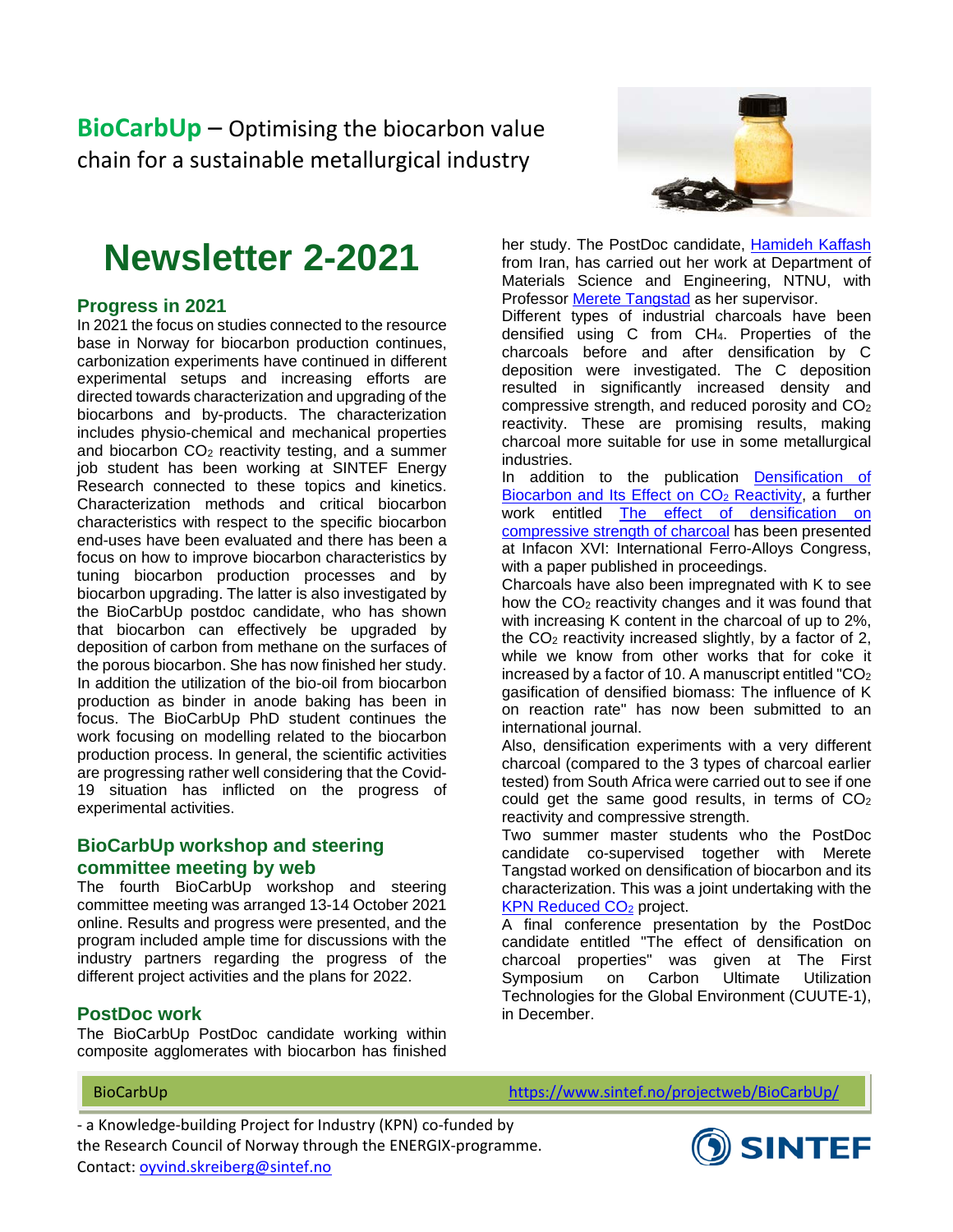#### **PhD work**

The BioCarbUp PhD study within Modelling and CFD simulation of pyrolysis reactors is ongoing. The candidate, [Boyao](https://www.ntnu.no/ansatte/boyao.wang) Wang from China, is employed at Department of Energy and Process Engineering, NTNU, with Professor [Terese Løvås](https://www.ntnu.no/ansatte/terese.lovas) as supervisor and Adjunct Associate Professor [Tian Li](https://www.ntnu.no/ansatte/tian.li) as co-supervisor. The candidate focusses on numerical modelling and simulation for efficient biocarbon production.

Boyao joined the ePYRO 2021 conference and presented the work of the PhD project. Different pyrolysis kinetic schemes have been compared and it was found that most of the kinetic schemes do not consider the secondary charring process. However, the secondary charring has noticeable effects on the char yield. Therefore, the investigation of the secondary charring processes will be in focus in the further work.

Now a mesh-based particle code has been successfully implemented in the OpenFOAM solver by Boyao. The mesh-based particle model will be beneficial for calculating thermally thick particles and can yield a better prediction of the biochar formation. The figure below shows a verification of the code in terms of mass loss during pyrolysis of a thermally thick wood particle. The simulated wood particle has a diameter of 20 mm, and the pyrolysis temperature is 1098 K.



Mass loss of a wood particle calculated by the original code (circle) and the newly developed OpenFoam solver (line)

### **SP1 (Biocarbon resources and value chain for metallurgical industry) work**

### **Suggestions for more restrictions on harvesting methods and level in Norway and EU**

During the last couple of years, new plans for climate, renewable energy and forest strategies have been presented. The new EU Forest Strategy is anchored in the European Green Deal and in the Biodiversity Strategy, and it must be seen in connection with the new climate regulations in the EU.

EU does not have a common forest policy. The [New](https://ec.europa.eu/environment/strategy/forest-strategy_en)  [EU Forest Strategy](https://ec.europa.eu/environment/strategy/forest-strategy_en) for 2030 challenges this division of common forest policy to some extent, and it is emphasized that some policy areas related to forests are common competencies. The strategy also shows that forests are relevant in many political areas. The strategy assumes that the forest and the forest sector play a crucial role in Europe's transition to a modern, climate-neutral, resource-efficient and competitive economy.

No regulations have been proposed to prohibit clearcutting in the forest strategy. It is said that some forms of operation, such as clear-cutting, should be "used with caution", and only in cases where it is necessary. This also applies to the harvesting of grot (branches and tops).

The new EU Forest Strategy will support the forest's socio-economic function for living rural areas and promote forest-based bioeconomy within a sustainable framework.

The new EU Forest Strategy will preserve, restore and strengthen the forest's contribution to combating climate change, reversing the loss of biological diversity and ensuring robust and multifunctional ecosystems in forests. Emphasis is placed on sustainable operation, and forms of operation that ensure biological diversity.

In Norway it is ongoing discussions in the media and between researchers regarding  $CO<sub>2</sub>$  emissions from soil after harvesting clear-cuts. However, the ambition in Norway is to increase the harvesting to about 15 mill  $m<sup>3</sup>$ . In addition, there is a potential to harvest grot.



Annual growth in Norway under bark (1000  $m<sup>3</sup>$  under bark)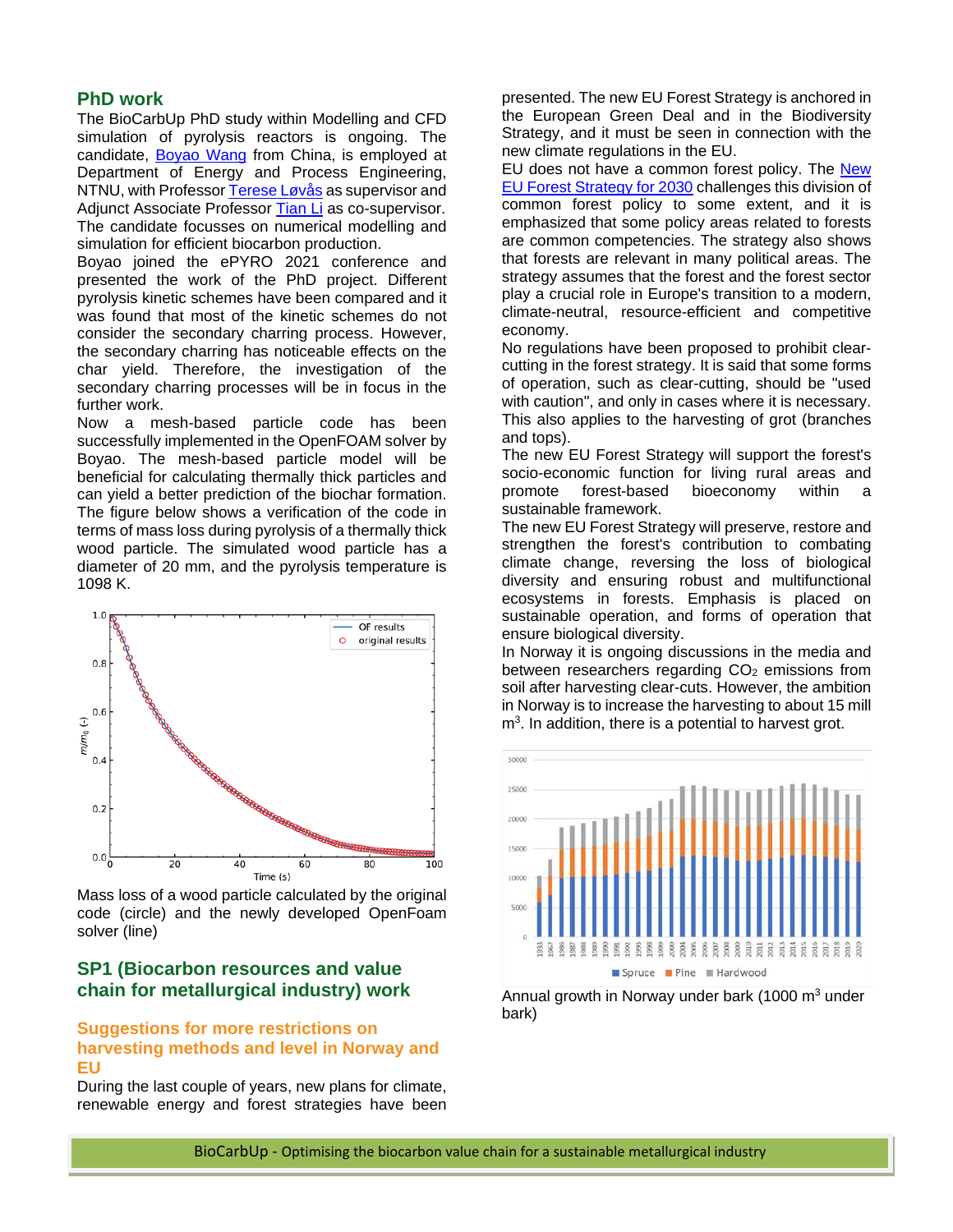

Standing volume (1000  $\mathrm{m}^3$  under bark)

#### **Moisture content in woodchip deliveries**

We have monitoring data from 2021 for biomass deliveries to several heating plants in south-eastern parts of Norway. Moisture content is important for storability and furnace performance, and to our knowledge moisture content also need to be reduced prior to biocarbon production. What we see from the delivery data is a huge variation in moisture content, especially in winter, early spring, and fall. The largest part of the deliveries is whole tree chips from forest, which indicates whole tree wood chips which is chipped at roadside of the forest road and delivered directly to end customer. The whole tree chips from terminal assortment are rather similar, but this assortment has been delivered via a terminal. Often this assortment will be a mixture of various origins and will therefore have more even moisture content. Stemwood from forest is also chipped at forest roadside.



Moisture content (% wet basis) records from biomass deliveries at some heating plants in south-eastern Norway during 2021

### **SP2 (Biocarbon production and upgrading) work**

#### **Study on densification of biocarbon for metal production application**

Biocarbon is a promising alternative to fossil reductants for contributing to decarbonization of metallurgical industry. In comparison to conventional reductants (i.e., petroleum coke and coal), biocarbon has low bulk and energy density, poor mechanical strength and high reactivity. Densification is an efficient way to upgrade biocarbon and improve its undesirable properties. In this study, woody biocarbon was densified into pellets using condensates produced from a laboratory scale fixed bed reactor and an industrial scale continuous counter flow reactor. The biocarbon densification process, basic fuel properties and mechanical strength of the biocarbon pellets were studied. Effects of type and pre-treatment of binder on properties of the biocarbon pellets were evaluated. The results showed that both densification behaviour and pellet quality are different for biocarbon produced under different conditions and from different feedstocks. As indicated through the compression strength shown in Figure 1, the mechanical properties of pellets produced using biocarbon produced at high carbonization temperature (i.e., 700 °C) are evidently better than those produced by using biocarbon produced at lower carbonization temperatures. The condensate from an industrial scale biocarbon production process showed best performance as binder for producing pellets with compact and dense structure. On the contrary, the condensates from a laboratory scale reactor had rather poor capacity to bind biocarbon particles to make high strength pellets. The capacities of the condensates as binder are partially related to the content of water and chemical fractions of the studied condensates. The condensate initially collected from the biocarbon production experiment had a water content of 45.8 wt%. After heat treatment at a temperature of 160 °C for 60 minutes, the water content of the condensate reduced to 26.5 wt%. During the heat treatment process, distillation of water and release of light hydrocarbons might happen. It results in a residue with higher concentration of heavy molecular organic compounds, which gives better capacity to bind biocarbon particles together. Figure 2 shows representative SEM images of the morphology and microstructure of the pellets studied in this work. Compared to the others, the biocarbon pellet produced from birch wood carbonized at 700°C (Figure 2(a)) has more compact and dense structure. More cracks and openings can be observed from the biocarbon pellet produced from 500°C spruce wood biocarbon (Figure 2(c)). Observation of these cracks indicates more possible breakage and fragmentation of the 500°C spruce wood. The results of the present work indicate that densification of biocarbon is a promising measure to upgrade biocarbon properties for further logistics and final utilization as reductant and contribute to decarbonization of metallurgical industries.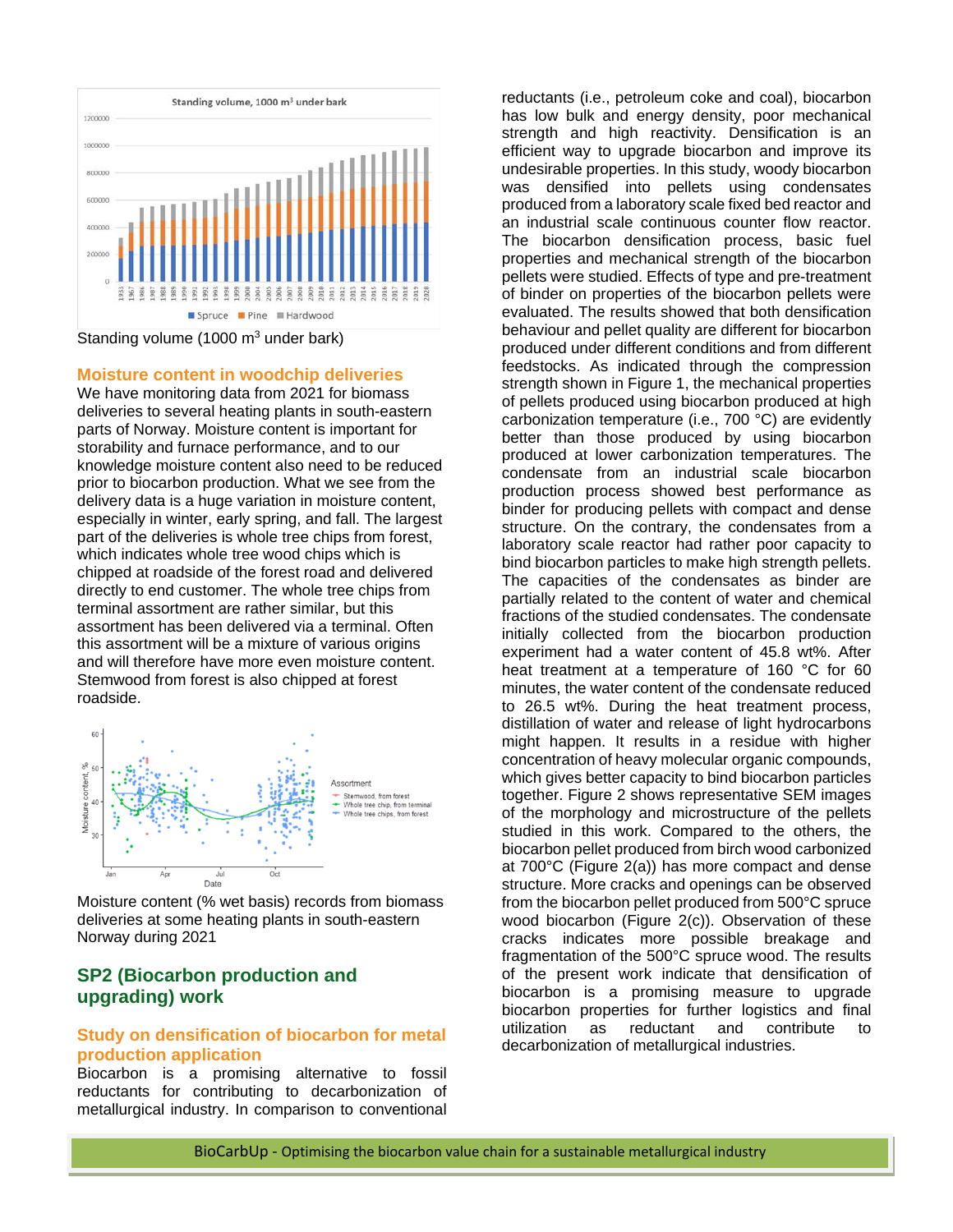

Figure 1. Compressive strength of biocarbon pellets using different binders



Figure 2. SEM image of biocarbon pellet produced from (a) Birch wood carbonized at 700°C, (b) Birch wood carbonized at 500°C and (c) spruce wood carbonized at 500°C, with using condensate as binder

### **Summer student project work on effect of calcination on properties of steam exploded pellets**

A summer student, Lukas Baldauf, financed by BioCarbUp within the SINTEF summer job program worked from June to August with fruitful results. The primary objective of the work was to study the effect of calcination on properties of steam exploded pellets, through using a combination of different testing facilities (i.e., calcination furnace, tumbler and hardness tester) in the SINTEF Energy Research lab in Trondheim. The biocarbon or calcinated biomass materials are potential candidates to replace fossilbased packing coke for baking carbon anodes that are used for aluminium production. In this work, pellets produced from steam exploded stem wood were studied as a potential covering material for carbon anode production. The steam exploded pellets were calcinated at temperatures relevant to the industrial anode baking process (i.e., 1000, 1100 and 1300 °C) with different residence times (i.e., 0, 30 and 120 min). The critical properties of the raw and calcinated steam exploded pellets as covering material were characterized and assessed, including weight loss, volatile matter content, ash content and mechanical durability and strength. Additionally, the microstructure and ash chemistry of the pellets calcinated at different conditions were investigated by using a scanning electron microscopy (SEM) equipped with energy dispersive spectroscopy (EDS). Results showed that both volatile matter content and mechanical durability

of the steam exploded pellets decrease upon increase of calcination temperature and residence time (Figure 3). SEM analysis revealed that untreated pellets have dense and compact structure with rather smooth and intact surface (Figure 4-a). Calcination caused formation of cracks and openings on the surface of the treated pellets, partially explaining the decrease of mechanical strength of the pellets (Figure 4-b). In addition, visible migration and agglomeration of ash on calcinated pellets surfaces was observed. With increasing calcination severity, inorganic elements sinter and form a compact layer with Ca as main element (Figure 4-c).



Figure 3. Effect calcination on (a) volatile matter content and (b) mechanical durability of steam exploded pellets



Figure 4. SEM image of (a) surface of raw steam exploded pellet, (b) surface of steam exploded pellet calcinated at 1100°C and (c) EDX analysis on composition of calcinated pellet surface (spot 1 and 2)

### **Continuation on test of gasification reactivity of different biocarbons in a Macro-TGA**

Biocarbon will be exposed to high temperature conditions with presence of different gases, when used in metal production processes. It is therefore necessary to gain better understanding regarding change of biocarbon properties and reactivity of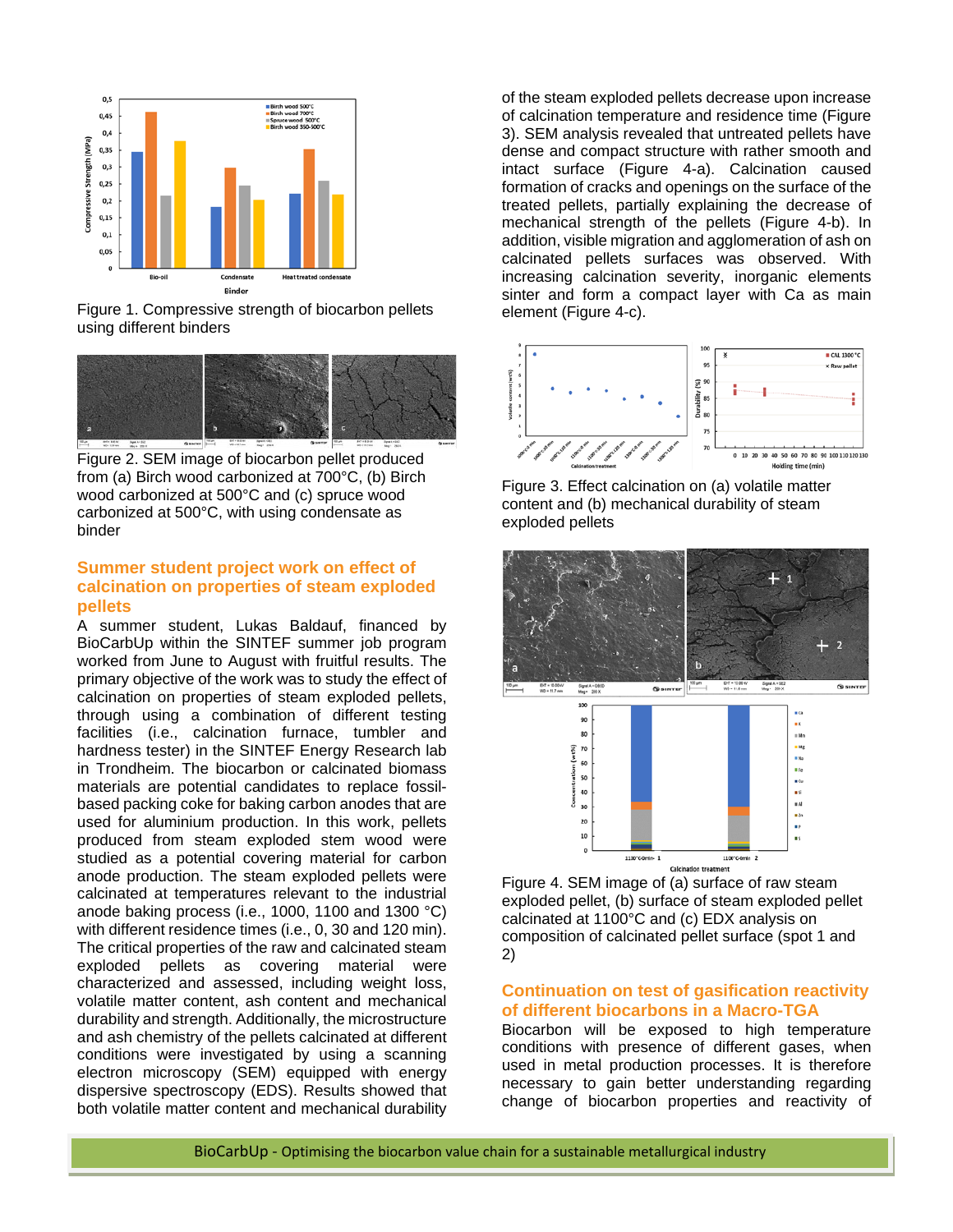biocarbon under these conditions. Biocarbon produced under different conditions were tested in a Macro-TGA in 50% CO and 50% CO<sub>2</sub> atmosphere with continuous monitoring of weight loss. Figure 5 shows gasification behaviours of different biocarbons as a function of conversion time, which are indicated as reduction of the fixed carbon content at a temperature of 1100 °C. The results show that carbonized pellets react considerably slower in comparison to biocarbon produced from chips. Figure 6 displays a µCT scanning image of a carbonized wood pellet (a, c) and a birch wood chip (b, d) before and after gasification at 1100 °C. Compared to the carbonized wood chip, the carbonized wood pellet has a much denser structure that is even kept after the high temperature gasification test. On the contrary, the carbonized birch wood chip has a clear cellular structure with openings, indicating larger pore volume and surface area in comparison to the carbonized wood pellet. It can partially explain the high gasification reactivity of the carbonized birch wood chip compared to that of the carbonized wood pellet.



Figure 5. Gasification behaviour of different biocarbon samples in 50% CO and 50%  $CO<sub>2</sub>$  atmosphere at 1100 °C



Figure 6. µCT scanning images of carbonized wood pellet and birch wood chip before (a, b) and after (c, d) gasification at 1100 °C

### **SP3 (Biocarbon end-use) work**

#### **Relevant thesis defense**

Defense of PhD thesis "Bio-pitch as a potential binder in carbon anodes for aluminum production" by Asem Hussein from Laval University was held in October. Gøril Jahrsengene was one of the opponents. Congratulations to Dr. Asem also with a new job here in Norway, in Elkem Carbon, we hope to continue the good collaborations on biocarbon for metal production in the future!

#### **ICSOBA 2021**

The International Committee for Study of Bauxite, Alumina & Aluminium Conference 2021 could unfortunately not be arranged physically in Bahrain this year, but 280 delegates from all over the world connected on a virtual platform 22-24 November. The days consisted of two streams, where the Carbon and Aluminium stream was mainly attended by the SINTEF Industry participants. Interesting and relevant keynote presentations reflecting on the current technologies, and the future of aluminium production, was available for all attendees. In this session Hans Erik Vatne, Senior Vice President, Chief Technology Officer at Norsk Hydro, presented "Moving to CO2- Neutral Alumina and Aluminium Production at Norsk Hydro" for all the delegates. Among the aspects he mentioned was the use of biocarbon, and BioCarbUp was mentioned by name and also discussed in the Q&A session.

Gøril Jahrsengene acted as session chair during one of the carbon sessions, and also presented the work done in BioCarbUp, "Production of Bio-Binders from Pyrolysis Condensates and its Interaction with Calcined Petroleum Coke" for about 70 delegates (could also be watched on demand). Questions about the aspects of value chain, availability and technological difficulties were asked and answered in the live Q&A session. At the closing of the conference, Gøril and her co-authors Stein Rørvik, Anne Støre, Liang Wang and Øyvind Skreiberg was awarded best paper within the carbon subject. The organizing committee recognized the good and relevant scientific work done, and the clear way it was presented in the paper and during the presentation. Congratulations!

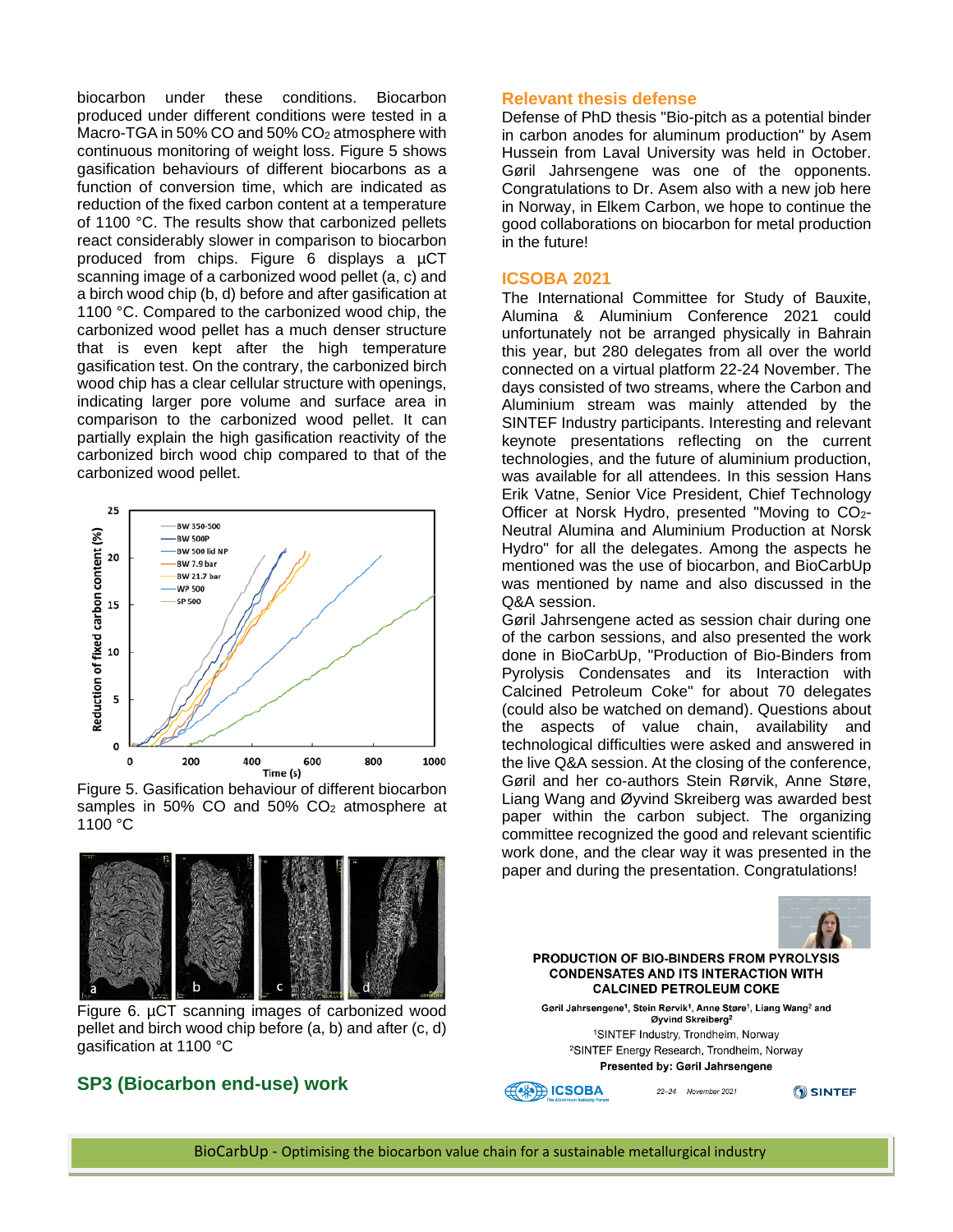#### **TMS 2022**

The plan for TMS Annual meeting 2022 is for it to happen in Anaheim, California, February 27-March 3. We hope for a live conference where the accepted paper "Bio-Binders and its Carbonization and Interaction with Petroleum Coke during Baking" can be presented live by Gøril Jahrsengene on behalf of herself and the co-authors Stein Rørvik, Anne Støre, Liang Wang and Øyvind Skreiberg. Other attendees from SINTEF Industry includes Egil Skybakmoen, Arne Petter Ratvik and Nicholas Smith-Hanssen. Gerrit Surup, the PostDoc from the KPN Reduced CO2 project, will give a presentation with the title "The interaction of slag and carbon on the electrical properties", which can be of interest to the FeMn industry.

#### **2022 - Collaboration with Canada**

Good conversations with Laval University on the aspects of bio-binders have been held all through the project. Some initial work done by Laval on mixing coal tar pitch (CTP) and bio-pitch was continued by SINTEF Industry, and the results showed no/small changes to the structure up 25-50 wt% bio-pitch (see figure below), and this will be further investigated by Gøril at a 4-week visit at Laval in spring of 2022. We look forward to more direct collaborations!



The addition up to 25 wt% of bio-pitch to the traditional CTP does not give any significant changes in the structure

### **CaNAl Summer School in Trondheim – 14-16 June 2022**

The next Summer School through INTPART CaNAl will be hosted by the Norwegian organizers (lead by NTNU) and is planned for 14-16 June 2022 in Trondheim. Visitors will come from Canada from Laval University and the larger Aluminium Research Centre – REGAL. The program is currently under discussion, but the high interest of using biocarbon for aluminium production from both Norwegian and Canadian producers will likely result in several presentations

from the biocarbon perspective. The event will be open also for industry partners. More information will come in the new year, and if you have any questions don't hesitate to contact Professor Kristian E. Einarsrud [\(kristian.e.einarsrud@ntnu.no\)](mailto:kristian.e.einarsrud@ntnu.no).

#### **Si-conference 2022**

Silicon for the chemical and solar industry conference XVI will be held on 14-16 June 2022 in Trondheim, Norway. The abstract for a paper entitled "Effect of pSiO on SiC production during Si/FeSi process", where Sethulakshmy Jayakumari and Eli Ringdalen are the authors, have been accepted.

#### **BioCarbUp in Light Metals**

One BioCarbUp work has been accepted for publication in Light Metals 2022: Electrode Technology for Aluminum Production:

Gøril Jahrsengene, Stein Rørvik, Anne Støre, Liang Wang, Øyvind Skreiberg. Bio-Binders and its Carbonization and Interaction with Petroleum Coke during Baking. The abstract is given below:

"To reduce the carbon footprint in aluminium production, bio-based binders are suggested to replace some or all coal tar pitch in the carbon anodes. In this study, bio-binders based on Norwegian spruce and birch woods were produced in a laboratory set-up, which were studied in terms of wetting properties towards petroleum coke. The binders were mixed with petroleum coke and baked to three different temperatures. Graphitization of the binders were investigated on pure carbonized binders by XRD. Optical light microscopy was used to investigate the structures and interactions between coke and binder after baking. The bio-based binders appeared to adhere well to the coke particles, indicating excellent wetting behaviour during mixing. The optical structure of the carbonized bio-binder seemed to be affected by strain due to shrinkage of the bio-binder around the coke grain boundaries."

### **BioCarbUp in JAAP**

One BioCarbUp connected work has been accepted for publication in Journal of Analytical and Applied Pyrolysis:

Yanqi Xie, Hailong Li, Lena Johansson Westholm, Lara Carvalho, Liang Wang, Eva Thorin, Zhixin Yu, Xinhai Yu, Øyvind Skreiberg. [A critical review on](https://doi.org/10.1016/j.jaap.2021.105405)  [production, modification and utilization of biochar.](https://doi.org/10.1016/j.jaap.2021.105405) The abstract is given below:

"There has been an increased interest in the production of sustainable biochar in the past years, as biochar show versatile physicochemical properties and therefore can have a wide applicability in diverse fields. Comprehensive studies have been made to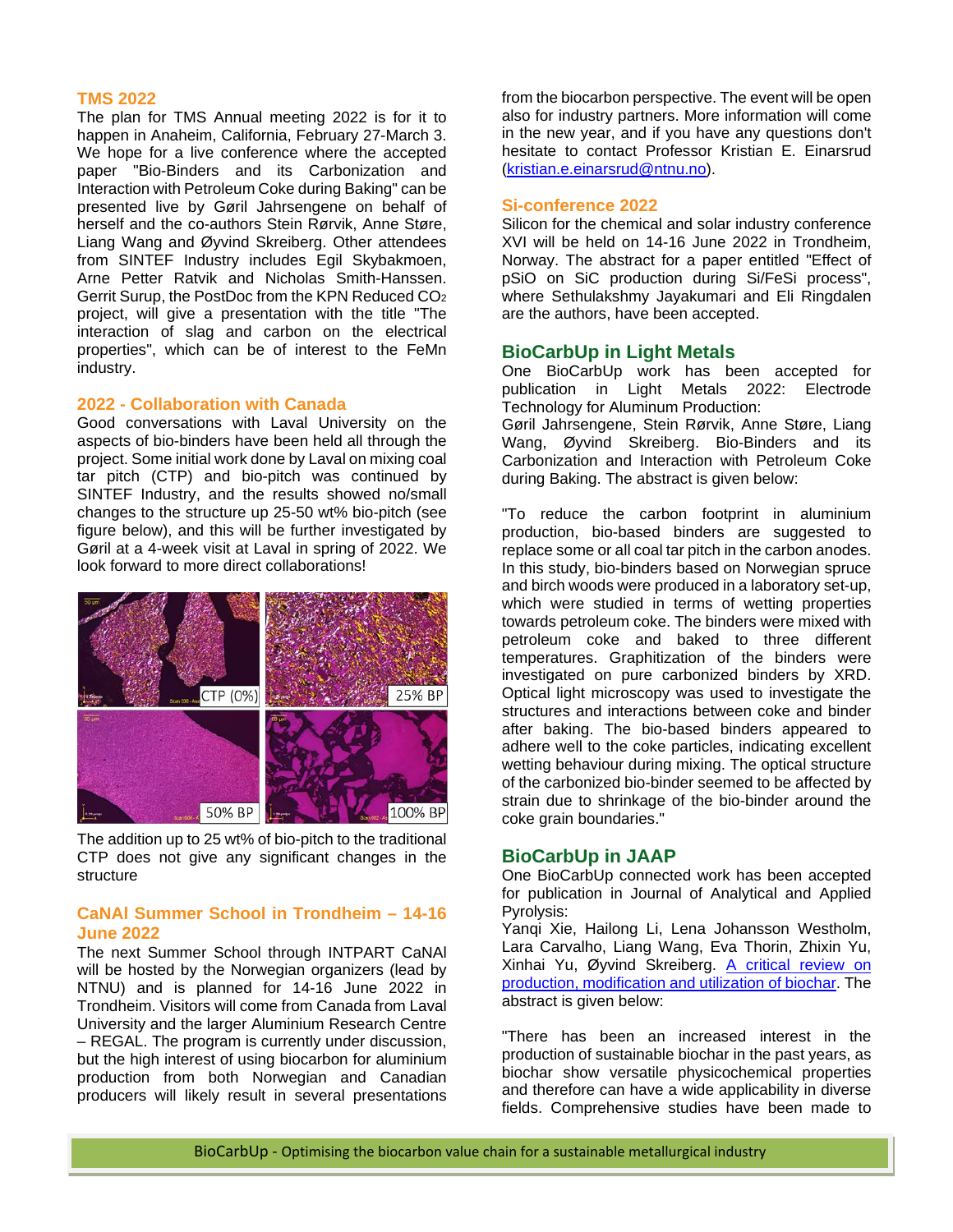characterize biochar produced from various biomass materials, using different production technologies and under different process conditions. However, research is still lacking in correlating biochar properties needed for certain applications with (i) selection of feedstock, (ii) biochar production process and conditions and (iii) biochar upgrading and modification strategies. To produce biochar with the desired properties, there is a need to establish and clarify such correlations, which can be used for further proper selection of feedstock, tuning and optimization of the production process and more efficient utilization of biochar. On the other hand, further elucidation of these correlations is also important for biochar-stakeholder and end-users for predicting physiochemical properties of biochar from certain feedstock and production conditions, assessing potential effects of biochar utilization and clearly address needs towards biochar critical properties. This review summarizes a wide range of literature published on the impact of feedstocks and production processes and reactions conditions on the biochar properties. In addition, this review reports and discusses the most important biochar properties required for the different potential applications. Based on this review, knowledge gaps and perspectives for future research have been identified regarding the characterization and production of biochar. This review has also highlighted the importance of assessing performance of biochar for certain applications."

### **BioCarbUp at Pacifichem**

One BioCarbUp work has been presented at The International Chemical Congress of Pacific Basin Societies 2021, 16-21 December 2021, online:

Robert Johnson, Christian Castillo, Kyle Castillo, Scott Turn, Liang Wang, Øyvind Skreiberg (2021). Constant volume carbonization of biomass: results from an experimental investigation.

### **BioCarbUp in ACS Omega**

One BioCarbUp connected work has been published in ACS Omega:

Aekjuthon Phounglamcheik, Ricardo Vila, Norbert Kienzl, Liang Wang, Ali Hedayati, Markus Broström, Kerstin Ramser, Klas Engvall, Øyvind Skreiberg, Ryan Robinson, Kentaro Umeki (2021). CO<sub>2</sub> gasification [reactivity of char from high-ash biomass.](https://doi.org/10.1021/acsomega.1c05728) The abstract is given below:

"Biomass char produced from pyrolysis processes is of great interest to be utilized as renewable solid fuels or materials. Forest byproducts and agricultural wastes are low-cost and sustainable biomass feedstocks. These biomasses generally contain high amounts of ash-forming elements, generally leading to high char reactivity. This study elaborates in detail how

chemical and physical properties affect  $CO<sub>2</sub>$ gasification rates of high-ash biomass char, and it also targets the interactions between these properties. Char produced from pine bark, forest residue, and corncobs (particle size 4−30 mm) were included, and all contained different relative compositions of ashforming elements. Acid leaching was applied to further investigate the influence of inorganic elements in these biomasses. The char properties relevant to the gasification rate were analyzed, that is, elemental composition, specific surface area, and carbon structure. Gasification rates were measured at an isothermal condition of 800  $^{\circ}$ C with 20% (vol.) of CO<sub>2</sub> in N2. The results showed that the inorganic content, particularly K, had a stronger effect on gasification reactivity than specific surface area and aromatic cluster size of the char. At the gasification condition utilized in this study, K could volatilize and mobilize through the char surface, resulting in high gasification reactivity. Meanwhile, the mobilization of Ca did not occur at the low temperature applied, thus resulting in its low catalytic effect. This implies that the dispersion of these inorganic elements through char particles is an important reason behind their catalytic activity. Upon leaching by diluted acetic acid, the K content of these biomasses substantially decreased, while most of the Ca remained in the biomasses. With a low K content in leached biomass char, char reactivity was determined by the active carbon surface area."

### **BioCarbUp at CUUTE-1**

One BioCarbUp work has been presented at The First Symposium on Carbon Ultimate Utilization Technologies for the Global Environment (CUUTE-1), 14-17 December 2021, Nara, Japan & online: Hamideh Kaffash, Merete Tangstad (2021). The effect of densification on charcoal properties.

### **BioCarbUp at ICAE 2021**

One BioCarbUp work has been presented at International Conference on Applied Energy, 29 Nov - 5 Dec, online:

Liang Wang, Lorenzo Riva, Øyvind Skreiberg, Zsuzsanna Czégény, Pietro Bartocci, Henrik Kofoed Nielsen (2021). Study on Densification of Biocarbon for Metal Production Application.

A corresponding article has been accepted for publication in proceedings.

### **BioCarbUp at ISFR 2021**

One BioCarbUp work has been presented at International Symposium on Feedstock Recycling of Polymeric Materials, 29-30 November 2021, online: Zsuzsanna Czégény, Bence Babinszki, Zoltán Sebestyén, Emma Jakab, Luca Kőhalmi, Janos Bozi, Liang Wang, Øyvind Skreiberg (2021). Effect of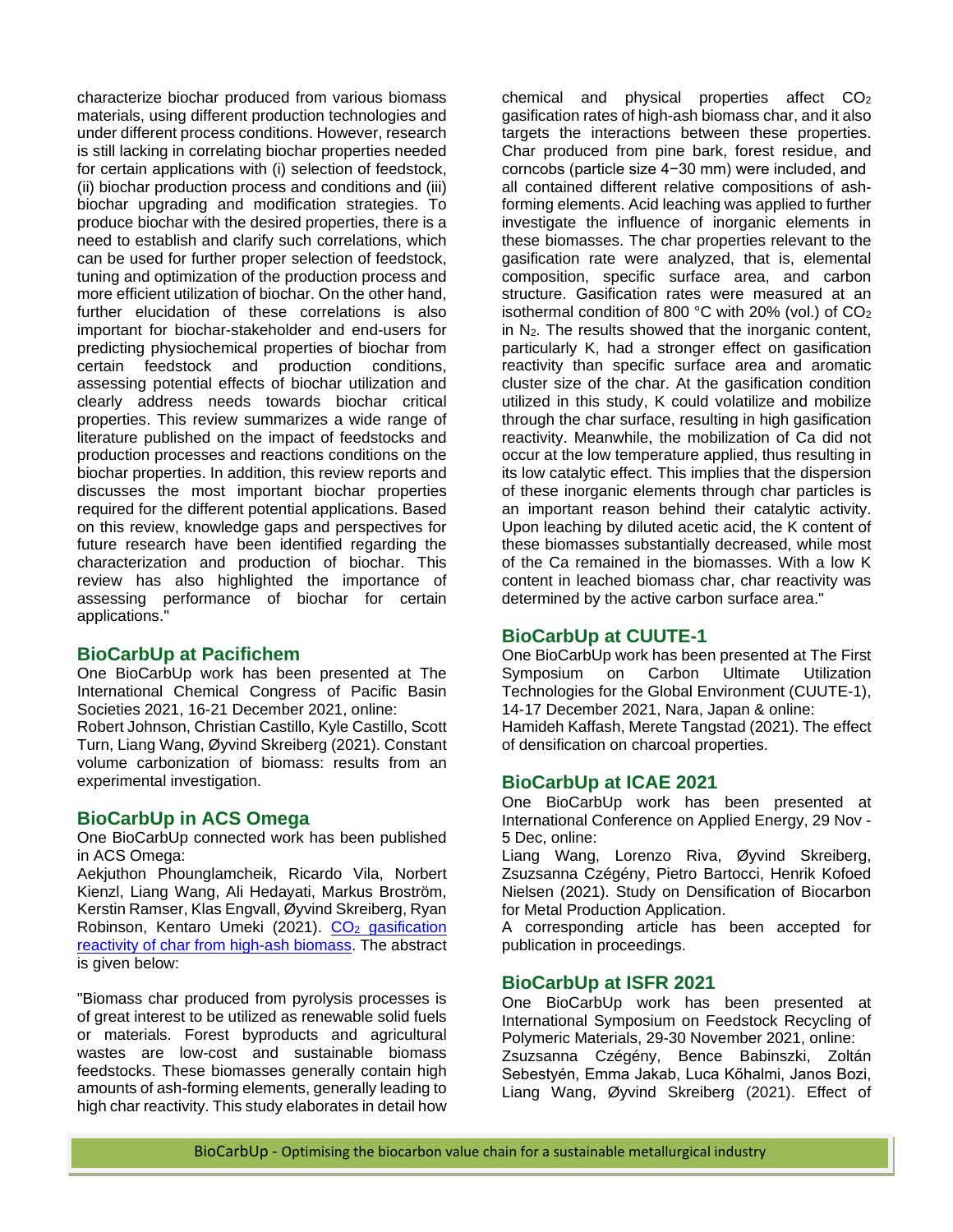carbonization conditions on the yield and properties of biocarbon and bio-oil products.

### **BioCarbUp at ICSOBA 2021**

One BioCarbUp work has been presented at 39<sup>th</sup> Conference of The International Committee for Study of Bauxite, Alumina & Aluminium, 22-24 November 2021, online:

Gøril Jahrsengene, Stein Rørvik, Anne Støre, Liang Wang, Øyvind Skreiberg (2021). Production of Biobinders from Pyrolysis Condensates and its Interaction with Calcined Petroleum Coke.

A corresponding article has been published in proceedings.

### **BioCarbUp in ACS Omega**

One BioCarbUp work has been published in ACS Omega:

Gábor Várhegyi, Liang Wang, Øyvind Skreiberg (2021). Empirical Kinetic Models for the CO<sub>2</sub> [Gasification of Biomass Chars. Part 1. Gasification of](http://doi.org/10.1021/acsomega.1c04577)  [Wood Chars and Forest Residue Chars.](http://doi.org/10.1021/acsomega.1c04577) The abstract is given below:

"The gasification kinetics of charcoals and biomass chars is complicated by several factors, including chemical and physical inhomogeneities, the presence of mineral matter, and the irregular geometry of the pore structure. Even the theoretically deduced gasification models can only provide empirical or semiempirical descriptions. In this study, an empirical kinetic model from the earlier works of the authors was adapted for the CO<sub>2</sub> gasification of biomass chars. It is based on a versatile polynomial approximation that helps to describe the dependence of the reaction rate on the progress of the conversion. The applicability of the model was tested by the reevaluation of 24 thermogravimetric analysis (TGA) experiments from earlier publications. The adjustable parameters of the model were determined by the method of least squares by evaluating groups of experiments together. Two evaluation strategies were tested. In the regular evaluations, the same kinetic parameters were employed for all the experiments with a given sample. The use of experiments with modulated and constant reaction rate (CRR) temperature programs made it possible to employ another approach too, when the preexponential factor was allowed to vary from experiment to experiment. The latter approach allows a formal kinetic description of the differences in the thermal deactivation of the samples caused by different thermal histories as well as of some inevitable systematic errors of the TGA experiments. The evaluations were carried out by both approaches, and the results were compared. The evaluations were based on 12 experiments. As a test, each evaluation of the study was repeated with only 8 experiments.

The results of the latter test calculations indicated that the information content of the employed experiments is sufficient for the evaluation approaches of this work."

### **BioCarbUp at SDEWES**

Two BioCarbUp works have been presented at 16th Conference on Sustainable Development of Energy, Water and Environment Systems, 10-15 October 2021, Dubrovnik, Croatia:

1) Liang Wang, Lorenzo Riva, Pietro Bartocci, Zsuzsanna Czégény, Øyvind Skreiberg, Henrik Kofoed Nielsen (2021). Study on Densification of Biocarbon for Metal Production Application.

2) Liang Wang, Øyvind Skreiberg, Zsuzsanna Czégény, Maria N.P. Olsen, Karl Oskar Pires Bjørgen (2021). Production and Characterization of Biochar from Woody Biomass under Different Pyrolysis **Conditions** 

### **BioCarbUp at ISGA-7**

One BioCarbUp connected work has been presented at 7th International Symposium on Gasification and its Applications, 27-30 September 2021, online:

Aekjuthon Phounglamcheik, Ricardo Vila, Liang Wang, Norbert Kienzl, Markus Broström, Kerstin Ramser, Øyvind Skreiberg, Kentaro Umeki (2021). Effect of pyrolysis conditions and feedstocks on char gasification reactivity.

### **BioCarbUp at Infacon XVI**

One BioCarbUp work has been presented at Infacon XVI: International Ferro-Alloys Congress, 27-29 September, Trondheim, Norway:

Hamideh Kaffash, Merete Tangstad (2021). [The effect](https://papers.ssrn.com/sol3/papers.cfm?abstract_id=3926700)  [of densification on compressive strength of charcoal.](https://papers.ssrn.com/sol3/papers.cfm?abstract_id=3926700)

A corresponding article has been published in proceedings.

### **BioCarbUp in Bioresource Technology**

One BioCarbUp work has been published in Bioresource Technology:

Bence Babinszki, Zoltán Sebestyén, Emma Jakab, Luca Kőhalmi, Janos Bozi, Gábor Várhegyi, Liang Wang, Øyvind Skreiberg, Czégény Zsuzsanna (2021). [Effect of slow pyrolysis conditions on biocarbon yield](https://doi.org/10.1016/j.biortech.2021.125567)  [and properties: Characterization of the volatiles.](https://doi.org/10.1016/j.biortech.2021.125567) The abstract is given below.

"Slow pyrolysis of spruce and birch was performed at various heating programs and conditions in a horizontal quartz tube reactor heated by an electric furnace. The effects of feedstock and carbonization conditions on the yield of biocarbon, liquid and gaseous products were studied. The thermal properties, volatile matter (VM) content and the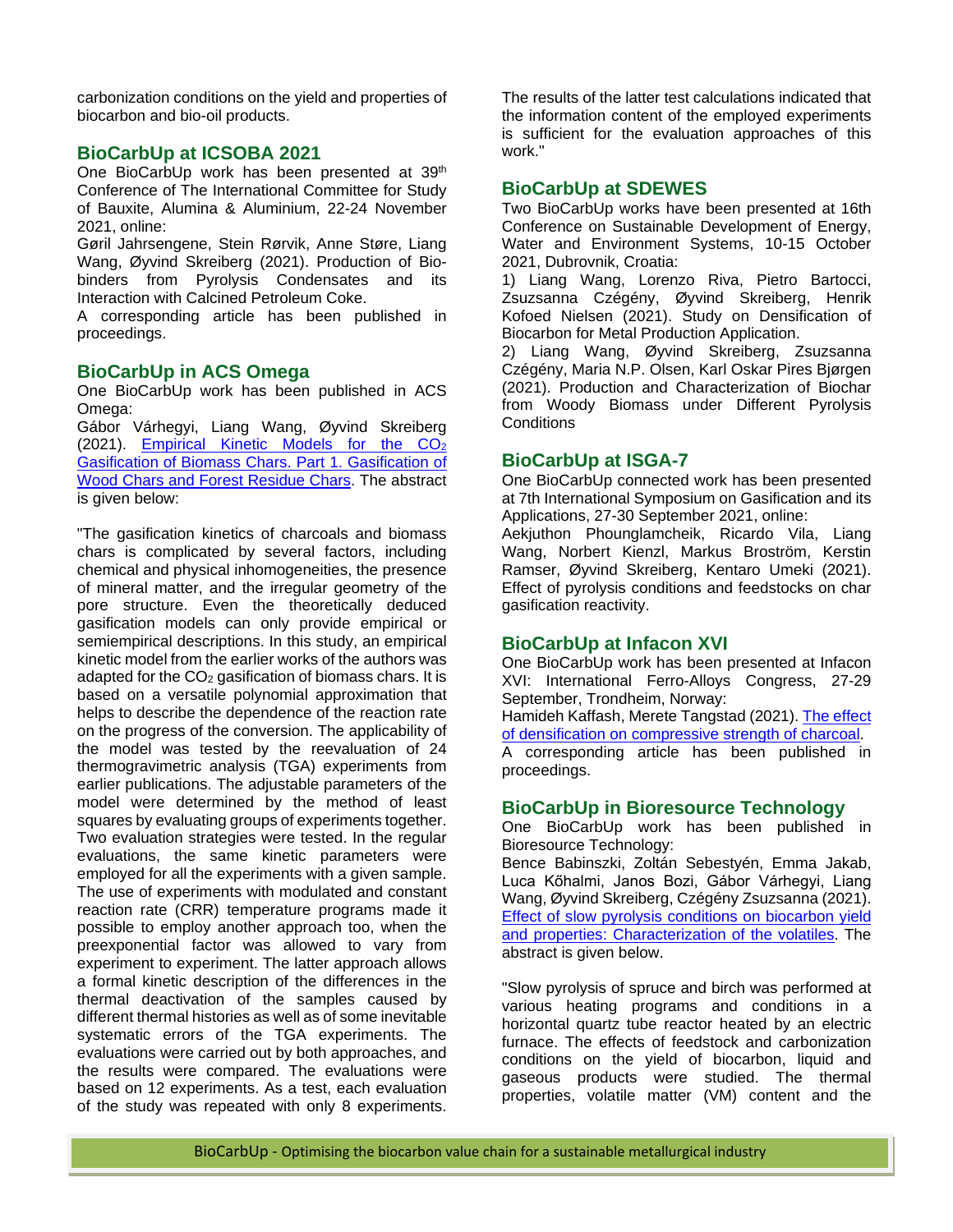evolution profiles of volatiles from the biocarbons were characterized by thermogravimetry/mass spectrometry. The composition of volatiles was analyzed in detail by pyrolysis–gas chromatography/mass spectrometry. Increased char yield was observed when staged pyrolysis program, low purging flow rate or covered sample holder were applied. Spruce produced more charcoal than birch due to the higher lignin content of softwood. The amount and the evolution profiles of the main gaseous products were similar from spruce and birch biocarbons prepared under the same conditions. The relative amount of aromatic and polyaromatic compounds in VM drastically decreased with increasing carbonization temperature."

#### **Other news**

#### **Elkem biocarbon production plant in Canada**

Elkem has in an [press release](https://www.elkem.com/no/presserom/nyheter/article/?itemid=2E9145D5839266E7) announced:

"Elkem has decided to invest in a new biocarbon pilot plant in Canada. The project aims to secure industrial verification of Elkem's technology for renewable biocarbon, with a long-term goal of contributing to climate-neutral metal production. The technology also has potential for application in other industry sectors, contributing to reduced CO<sub>2</sub> emissions. The total investment for the pilot plant amounts to NOK 180 million. The project has received financial support from the Canadian government, the Québec government and the city of Saguenay, reducing Elkem's net investment to NOK 60 million. The plant will be constructed near Elkem's production site in Chicoutimi, Quebec, Canada, with start of construction planned for the second half of 2020. Based on conclusions from the pilot, Elkem will evaluate the basis for a full-scale plant."

The erection of the Elkem plant is now in progress.

#### **Eramet Norway has received financial support from Enova for introducing biocarbon into their metallurgical process in Norway**

Enova has granted 62.1 MNOK to Eramet Norway to support introduction of adapted biocarbon targeted at satisfying quality requirements of their Mn-alloy metallurgical process, to replace metallurgical coke currently used as reductant. To meet the qualities of the adapted biocarbon, also possibilities for changes in the metallurgical process itself will be investigated. See press release from Enova [here.](https://presse.enova.no/pressreleases/eramet-norway-faar-621-millioner-kroner-fra-enova-til-banebrytende-biokarbonprosjekt-3143727)

#### **Vow ASA has received financial support from Enova for establishing biocarbon production at Follum in Norway**

Enova has granted 80.7 MNOK to VoW ASA to support erection of a biocarbon pilot production plant at Follum in Norway. The aim is to produce a

biocarbon quality suitable for the metallurgical industry See press release from Enova [here.](https://presse.enova.no/pressreleases/pilot-skal-fremstille-unikt-biokull-3099004)

#### **Elkem signs new agreement for Norwegian biocarbon**

Elkem has signed a Letter of Intent (LoI) with Vow ASA's wholly owned subsidiary Vow Industries with the aim of reducing fossil  $CO<sub>2</sub>$ -emissions from the production of silicon and ferrosilicon products for the global market. See the press release [here.](https://mb.cision.com/Public/16930/3277572/af386d0314783f9b.pdf)

#### **Oplandske Bioenergi with the first commercial biochar production plant in Norway**

The [Oplandske Bioenergi](https://oplandske.no/) biochar production plant at Rudshøgda in Norway produces EBC certified biochar and is the first biochar producer in Norway in commercial operation.

#### **Prosess21**

Prosess21 is a forum established to strengthen the coordination between the competence environments in and connected to the process industry and the public actors. Prosess21 shall give strategic advices and recommendations on how to minimize emissions from the process industry while achieving sustainable growth. The metallurgical industry is a very important part of the Norwegian process industry. Prosess21 provided their [input](https://www.prosess21.no/contentassets/0ffe3f03d1354d9c8d8b637d90ec2fb2/200516-prosess21-innspill-klimaplan-2030-final.pdf) to the work with a Report to the Storting (white paper) regarding how to reach the national climate goals for 2030. An interesting report, with respect to possible future use and priorities regarding biomass based materials in the Norwegian process industry, [Biobasert Prosessindustri,](https://www.prosess21.no/contentassets/8fdf5202cb224ce0bb2cf1aa1a9a9384/prosess21_biobasert-prosessindustri_ekspertgrupperapport_def.pdf) is now finalized by one of the Prosess21 expert groups, as well as Ny prosessteknologi med redusert [karbonavtrykk inkl. CCU.](https://www.prosess21.no/contentassets/3fd14f33bbfc40ff93f0fcf4402bd7ea/p21_rapport_ny-prosessteknologi_web-1.pdf) The Prosess21 [main report,](https://www.prosess21.no/contentassets/795fa8a170b24cac98c82e075ba0b695/prosess21_rapport_hovedrapport_web_oppdatert_060821.pdf) summarises the Prosess21 work. For more info about Prosess21: <https://www.prosess21.no/>

**PhD thesis on Bio-coal for the Sustainable Industry**

Aekjuthon Phounglamcheik, a PhD student at Luleå University in Sweden, defended his PhD thesis 24 September 2021. He was in his work also collaborating with BioCarbUp. The thesis is available [here.](https://ltu.diva-portal.org/smash/get/diva2:1556171/FULLTEXT02.pdf)

#### **PhD thesis on Production and application of sustainable metallurgical biochar pellets**

Lorenzo Riva, who was awarded the Elkem student prize for 2019 for his work within pyrolysis and pelletization of metallurgical biochar, and his networking abilities, defended his PhD thesis 7 September 2020. He was in his work also collaborating with BioCarbUp. The thesis is available [here.](https://uia.brage.unit.no/uia-xmlui/handle/11250/2675537?locale-attribute=en)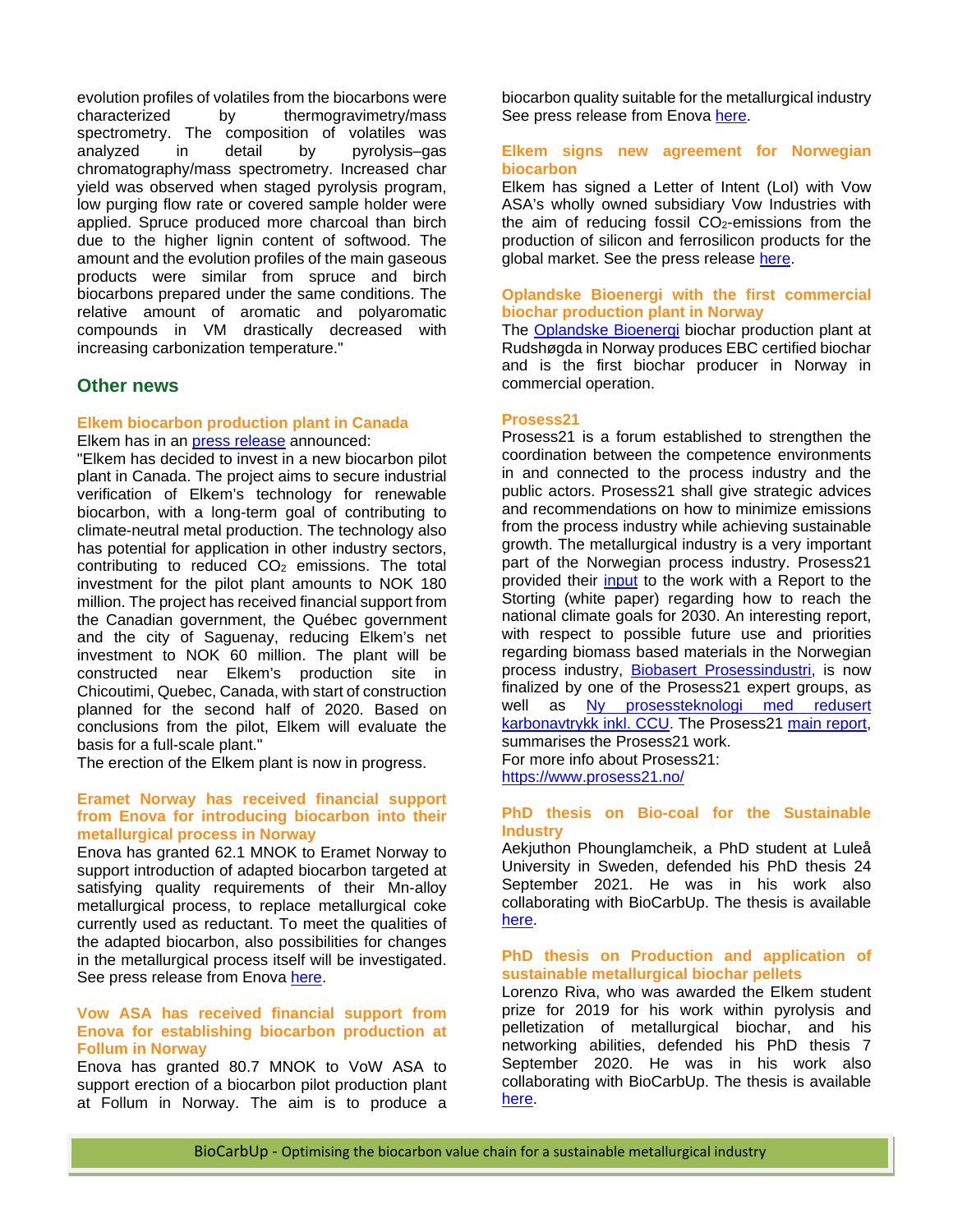#### **Norsk Biokullnettverk**

The "Norwegian Biochar Network" was founded in 2019. Its purpose is to gather actors from the biochar value chains in Norway. The network aims to promote biochar as an important part of the circular economy, and works towards Norwegian leadership in value creation connected to production and utilization of biochar. SINTEF Energy Research is a member in the network, and Øyvind Skreiberg is a member of its board. Also the BioCarbUp industry partners Elkem and Eramet Norway are members in the network. The network has now been in operation for more than two years and has attracted great interest and many members. As a part of the network activities, seminars, workshops and webinars have been arranged on different biochar topics and for different industries (e.g. the metallurgical industry), and the network also are active in making the biochar voice heard in the society<br>and towards authorities. The most recent The most recent dissemination effort was a parallel session on biochar during Bioenergidagene 2021, where Øyvind Skreiberg gave a presentation on the topic of the biocarbon value chain for metallurgical industry. All in all, the foundation of the network has been a timely one, serving its purpose. For more info about the network:<https://www.biokull.info/> and the news page [here.](https://www.biokull.info/nyheter) See also their recent activity report [here.](https://www.biokull.info/s/Aktivitetsrapport-2020-2021-2frt.pdf)

#### **Nordic Biochar Network**

The Nordic Biochar Network was founded in 2019. It is a joint initiative of researchers in the Nordic countries to increase and spread knowledge about biochar. Research Scientist [Kathrin](https://www.sintef.no/alle-ansatte/ansatt/?empid=7735) Weber from SINTEF Energy Research was the main initiator of the Nordic Biochar Network. As a part of the network activities, a conference and webinars have been arranged. For more info about the network: <https://www.nordicbiochar.org/>

#### **International Biochar Initiative**

In addition to the Norwegian Biochar Network and the Nordic Biochar Network, the [International Biochar](https://biochar-international.org/)  [Initiative](https://biochar-international.org/) (IBI) is a source of extensive information connected to the biochar field. Its mission is to provide a platform for fostering stakeholder collaboration, good industry practices, and environmental and ethical standards to support biochar systems that are safe and economically viable. The members of the Norwegian Biochar Network also become members of the international Biochar Initiative. IBI news are available [here.](https://biochar-international.org/news/)

#### **Recent events**

Norsk Biokullnettverk seminar for metallurgical industry, 21 January 2021, Arendal, Norway. + virtual

International Symposium on Functional Biomassderived Carbon Materials (GreenCarbon 2020). 9-11 March 2021, Zaragoza, Spain. e-conference <http://greencarbon-etn.eu/greencarbon2020/>

TMS 2021 Annual Meeting & Exhibition, 15-18 March 2021. e-conference <https://www.tms.org/tms2021>

International eConference on Analytical and Applied Pyrolysis (ePYRO 2021), 12-13 April 2021. econference <http://www.pyro2020.org/>

29th European Biomass Conference & Exhibition, 26- 29 April 2021, Marseille, France. e-conference <http://www.eubce.com/>

INFACON XVI (The 16th International Ferro-Alloys Conference) - 26-29 September 2021, Trondheim, Norway. hybrid conference <https://www.sintef.no/projectweb/infacon-2021/>

ICSOBA 2021, 22-24 November. e-conference <https://icsoba.org/upcoming-icsoba-event-2021/>

Pacifichem 2021, 16-21 December. e-conference <https://pacifichem.org/>

#### **Upcoming events**

TMS 2022 Annual Meeting & Exhibition, 27 February – 3 March 2022, California. <https://www.tms.org/AnnualMeeting/TMS2022>

30th European Biomass Conference & Exhibition, 9- 12 May 2022, Marseille, France. + e-conference <http://www.eubce.com/>

23rd International Conference on Analytical and Applied Pyrolysis (PYRO 2022), 15-20 May 2022, Ghent, Belgium.

<https://na.eventscloud.com/website/21947/>

IConBM 2022, 5-8 June, Naples, Italy. <https://www.aidic.it/iconbm2022/>

Silicon for the Chemical and Solar Industry XVI, 14-16 June 2022, Trondheim, Norway. <https://www.ntnu.edu/si-conference>

39th International Symposium on Combustion, 24-29 July 2022, Vancouver, Canada. <http://www.combustionsymposia.org/2022/>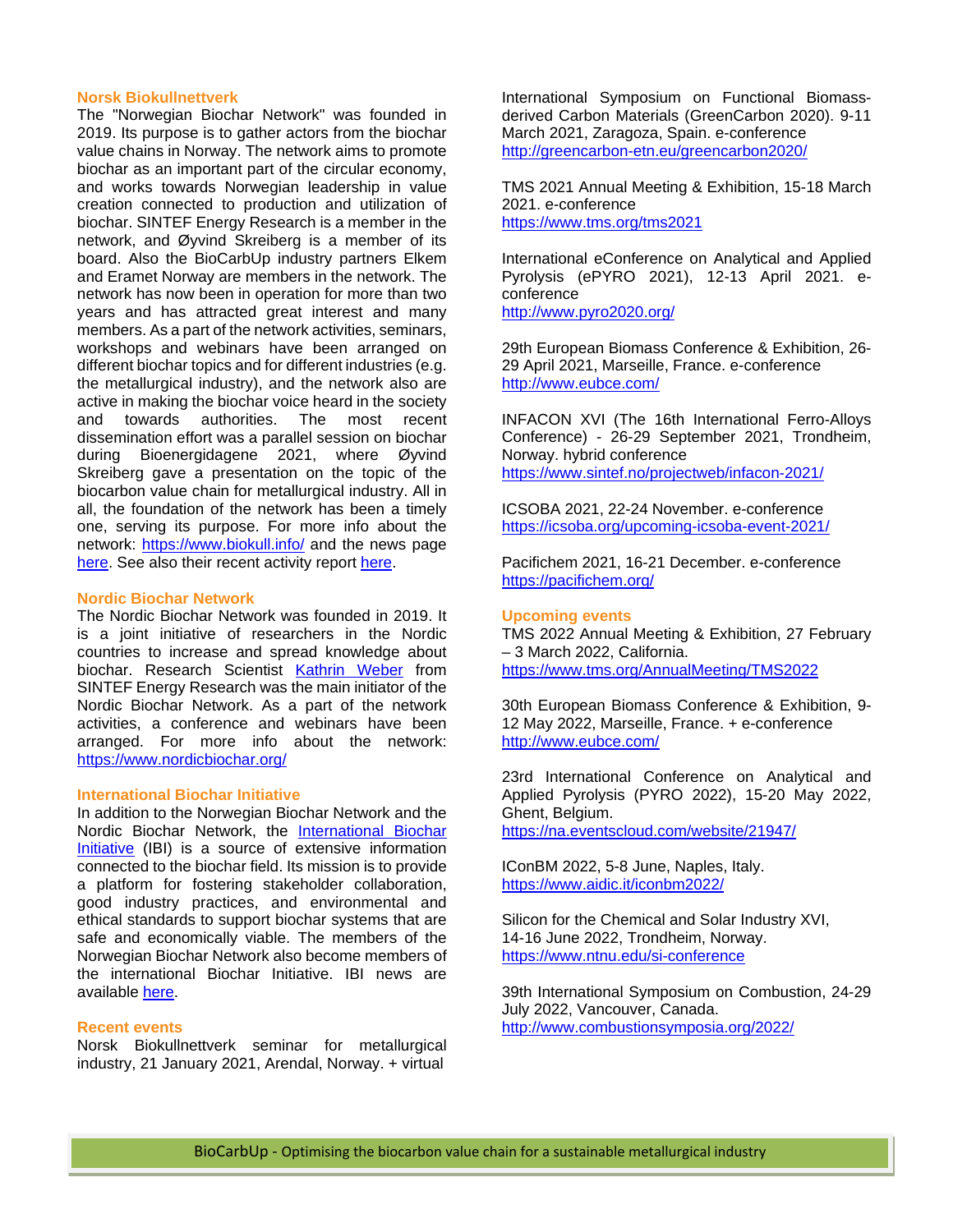**Links** (click on the links or logos to get there)

[BioCarb+](http://www.sintef.no/biocarb) [KPN reduced CO2](https://www.sintef.no/en/projects/reduced-co2-reduced-co2-emissions-in-metal-production/) [Prosess21](https://www.prosess21.no/) [SKOG22](https://www.regjeringen.no/no/dokumenter/skog-22--nasjonal-strategi-for-skog--og-trenaringen/id2363770/) [Energi21](http://www.energi21.no/) [Norsk Biokullnettverk](https://www.biokull.info/) [Nordic Biochar Network](https://www.nordicbiochar.org/) [International Biochar Initiative](https://biochar-international.org/)







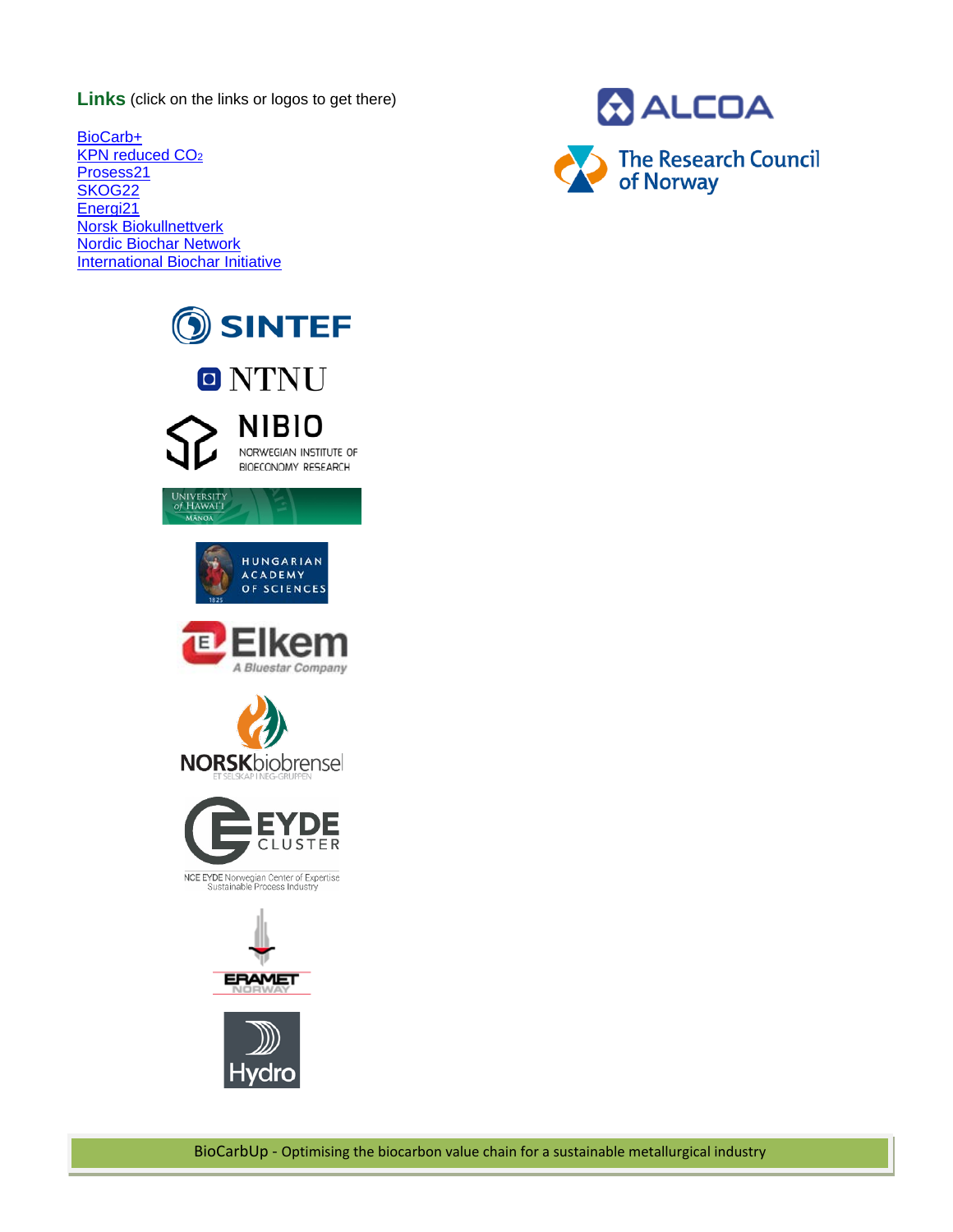# Project information and past achievements

### **About the project**

The overall objective of BioCarbUp is to optimise the biocarbon value chain for the metallurgical industry through:

- **Production of biocarbon with sufficient quality** satisfying the end user quality requirements while ensuring optimum utilisation of the by-products
- **Optimised sourcing of Norwegian forest resources** for biocarbon production towards the specific metallurgical processes
- **Maximising the energy and cost efficiency** of the biocarbon value chain for metallurgical industry

The sub-objectives are:

- Identifying **optimum forest resources** for the specific metallurgical processes
- Identifying and **optimizing carbonisation processes and conditions** to produce optimum yields and qualities
- Developing methods for upgrading and **tuning biocarbon quality** to increase its suitability for the specific metallurgical processes, and methods for upgrading the by-product tar to higher value products
- Developing fundamental **knowledge of biocarbon behaviour** in and influence on the specific metallurgical processes and biocarbon impact on product quality
- Increasing expertise throughout the **biocarbon value chain for the metallurgical industry**
- **Educating** highly skilled candidates within this area and training of industry partners
- Monitoring activities and state-of-the-art practice within this area and **disseminating** knowledge to industry partners, and other interested parties where applicable

The anticipated results of the project are reduced harvesting and logistics costs for woody biomass resources, maximised BC yield and quality directly in the BC production process or via secondary upgrading and maximised utilisation in BC end-use applications, i.e. the metallurgical industry. Additionally, byproducts utilisation and higher value products from tar are complementary foci.

### The Work Breakdown Structure of BioCarbUp is:



BioCarbUP management and work break down structure and project links and information flow.

**BioCarb+**: Enabling the biocarbon value chain for energy,

<http://www.sintef.no/biocarb> **SFI Metal Production**,

<https://www.ntnu.edu/metpro>

**FME HighEFF**: Centre for an Energy Efficient and Competitive Industry for the Future, [http://www.higheff.no](http://www.higheff.no/)

**KPN Reduced CO2** emissions from metal production, [https://www.sintef.no/en/projects/reduced-co2-reduced-co2](https://www.sintef.no/en/projects/reduced-co2-reduced-co2-emissions-in-metal-production/) [emissions-in-metal-production/](https://www.sintef.no/en/projects/reduced-co2-reduced-co2-emissions-in-metal-production/) **FME Bio4Fuels**[, https://www.nmbu.no/bio4fuels](https://www.nmbu.no/bio4fuels)

BioCarbUp will run for four years (2019-2022) and has a total cash budget of 25 million NOK, which is 80% financed by the [Research Council of Norway](https://www.forskningsradet.no/en/) through the **[ENERGIX](https://www.forskningsradet.no/en/about-the-research-council/programmes/energix-stort-program-energi/)** program and 20% financed by the industrial partners.

## **The BioCarbUp consortium**

The project consortium covers all the necessary aspects, and includes large and central industrial players in the metallurgical and biomass utilization areas in Norway, complemented by recognized international research institutions.

**SINTEF Energy Research** leads the project and focus on biocarbon production and upgrading and the value chain for metallurgical industry. **NTNU** (Norwegian University of Science and Technology) supervise the PhD, the PostDoc and Master candidates. **SINTEF Industry** focus on biocarbon end-use and bio-based binder. **NIBIO** (Norwegian Institute of Bioeconomy Research) focus on biocarbon resources and value chain for metallurgical industry. **University of Hawaii** focus on biocarbon production at pressurised conditions, while **Hungarian Academy of Sciences** focus on biocarbon and by-products characterization.

The industrial partners contribute with finances as well as access to infrastructure and their extensive industrial knowledge generated through their commercial activities within the metallurgical areas: Elkem, Eramet Norway, Hydro Aluminium, Alcoa Norway, Eyde Cluster, and Norsk Biobrensel as a biomass supplier to metallurgical industry.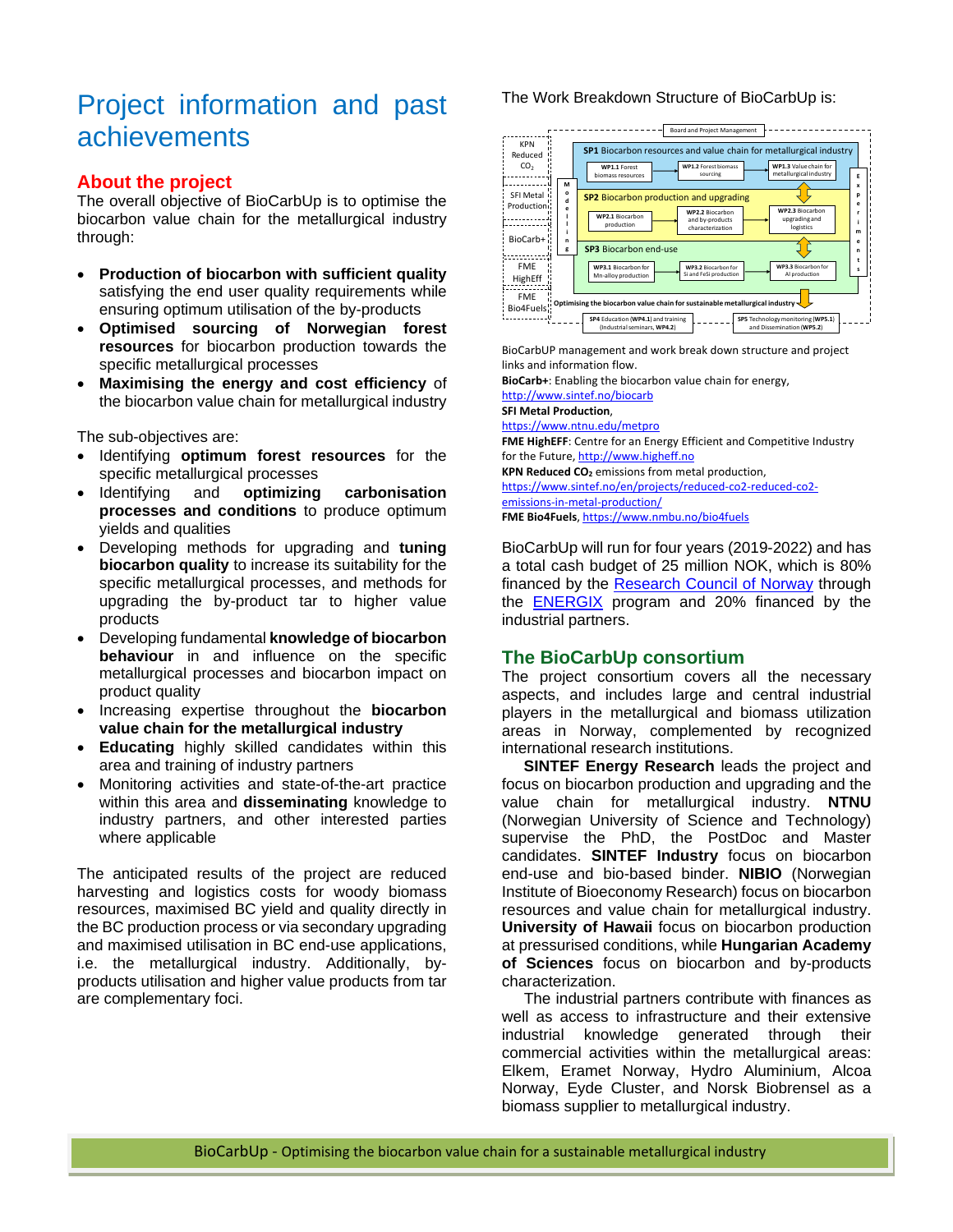The constellation of project partners is very strong, bringing together leading research organisations within the field and major industrial players.

### **Project background**

The **ENERGIX** program plan clearly states the importance of sustainability and sustainable value chains, including biomass based, contributing to reduced CO2 emissions and a carbon neutral society in 2050. For biomass, there is an expectation of total biomass feedstock utilisation.

The metallurgical industry in Norway seeks to substitute large amounts of biocarbon for fossil reductants in their processes. The [Norwegian Process](https://www.norskindustri.no/siteassets/dokumenter/rapporter-og-brosjyrer/the-norwegian-process-industries-roadmap-summary.pdf)  [Industry Roadmap](https://www.norskindustri.no/siteassets/dokumenter/rapporter-og-brosjyrer/the-norwegian-process-industries-roadmap-summary.pdf) - Combining growth and zero emissions by 2050, and [Industrimeldingen](https://www.regjeringen.no/no/dokumenter/meld.-st.-27-20162017/id2546209/) lay the foundation for an accelerated utilization of Norwegian biomass resources that would reduce the CO<sub>2</sub> footprint of the metallurgical industry. The former document targets a 43% reduction of  $CO<sub>2</sub>$  by 2030 compared to 2005 levels. To enable this transformation, the whole biocarbon (BC) value chain for the metallurgical industry must be optimized to remove economic constraints, satisfy reductant quality demands, and develop predictable (amount, quality and price), long-term biomass resource demand.

This project responds to the national strategies and the goals of the metallurgical industry by analyzing and optimizing the BC value chain to produce suitable and affordable reductants in a sustainable manner. Producing BC, a renewable material from biomass resources, will have a twofold effect: (1) reduce CO2 emissions by substituting for fossil reductants and (2) increase forest resource utilisation by creating higher value material and/or energy products. Due to the BC quality demanded by the metallurgical processes, woody biomass, especially stem wood, is the most suitable candidate for reductant feedstock.

The overall objective of this project is to optimise the biocarbon value chain for the metallurgical industry.

### **Project overview**

The project is divided into 5 subprojects (SP), each subproject is itself divided into several work packages (WP).

- Biocarbon resources and value chain for metallurgical industry - SP1
- Biocarbon production and upgrading SP2
- Biocarbon end-use SP3
- Education and training SP4
- Technology monitoring and dissemination SP5

**Biocarbon resources and value chain for metallurgical industry - SP1**

The main objectives of SP1 are to identify optimum forest resources for the specific metallurgical processes, identify shortcomings in existing biomass quality monitoring systems, and increase the expertise throughout the biocarbon value chain for metallurgical industry.

SP1 leader: Senior Scientific Adviser [Simen Gjølsjø,](https://www.nibio.no/ansatte/simen-gjolsjo) NIBIO

#### **Biocarbon production and upgrading - SP2**

The main objectives of SP2 are to develop novel (new) or improved solutions to produce and upgrade biocarbon dedicated for metallurgical processes with optimized logistics and maximize use of by-products. SP2 leader: Research Scientist [Liang Wang,](https://www.sintef.no/alle-ansatte/ansatt/?empid=3818) SINTEF Energy Research

#### **Biocarbon end-use - SP3**

The main objective of SP3 is to identify biocarbon products that can be used in Mn, Si and Al industry to reduce fossil CO<sub>2</sub> emissions while having neutral or positive impacts on process performance and energy efficiency. SP3 will develop fundamental competence about effect on specific metallurgical processes of changes in properties of carbon sources. Sources currently in use will be compared with bio-based carbon sources.

SP3 leader: Research Scientist [Gøril Jahrsengene,](https://www.sintef.no/alle-ansatte/ansatt/?empid=7897) SINTEF Industry

#### **Education and training - SP4**

The major objective of SP4 is to strengthen the education within this field through MSc and PhD students, and a postdoc candidate. The objective is also to increase the competence level in the industry. The long-term goal is competence building and strengthening of the education within the biocarbon value chain for metallurgical industry.

SP4 leader: Associate Professor [Tian Li,](https://www.ntnu.no/ansatte/tian.li) NTNU

#### **Technology monitoring and dissemination - SP5**

The major objectives of SP5 are to monitor the latest research and technological developments and to disseminate research results.

SP5 leader: Chief Scientist [Øyvind Skreiberg,](https://www.sintef.no/alle-ansatte/ansatt/?empid=2677) SINTEF Energy Research, who also is the BioCarbUp project leader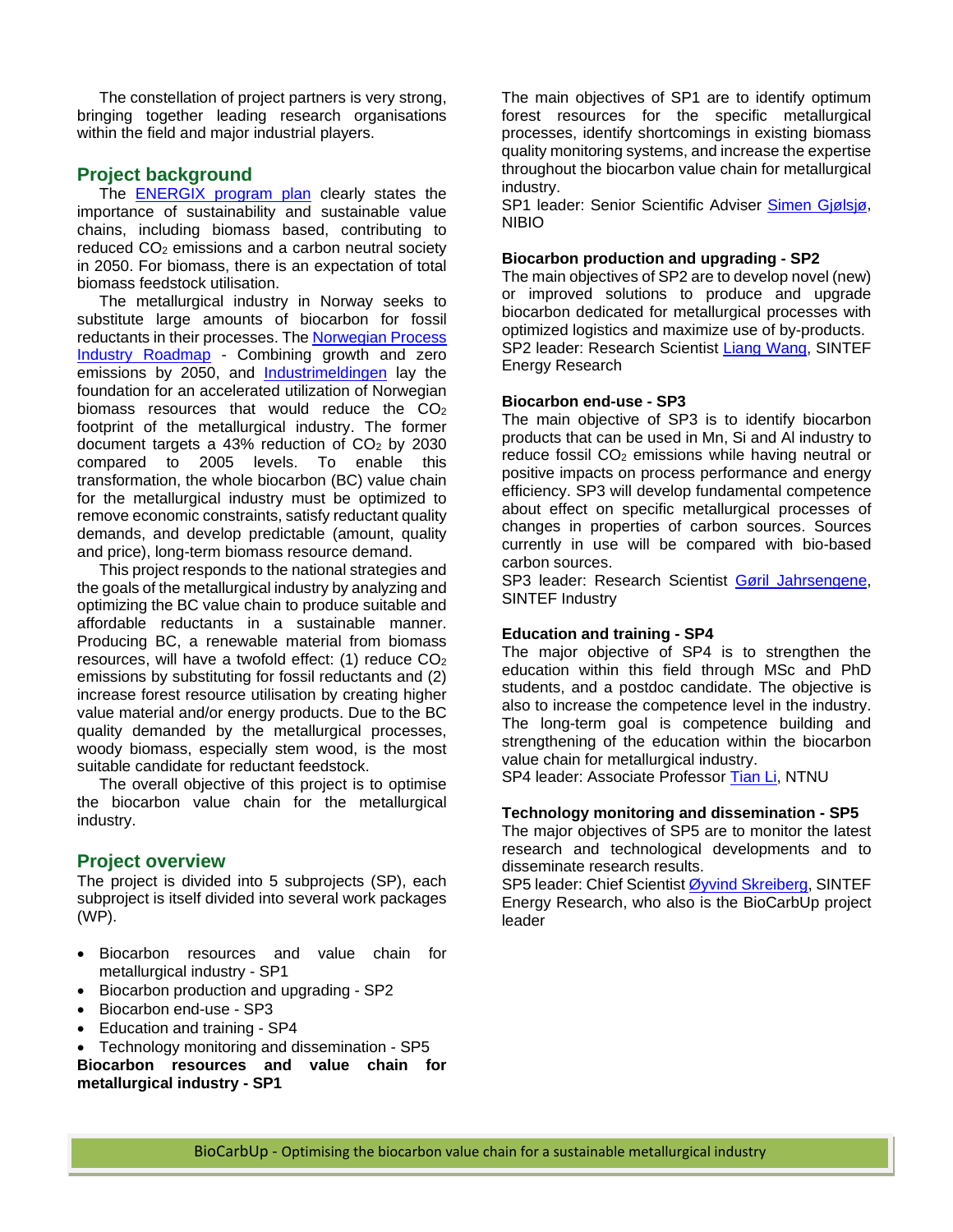### **Earlier progress**

In **2020** the focus on studies connected to the resource base in Norway for biocarbon production continued, carbonization experiments continued in different experimental setups and the biocarbons and byproducts were characterized. The characterization included biocarbon  $CO<sub>2</sub>$  reactivity testing, and a summer job student was working at SINTEF Energy Research connected to this topic and kinetics. Characterization methods and critical biocarbon characteristics with respect to the specific biocarbon end-uses were evaluated and there was a focus on how to improve biocarbon characteristics by tuning biocarbon production processes and by biocarbon upgrading. The latter is also investigated by the BioCarbUp postdoc candidate. The BioCarbUp PhD student started, focusing on modelling related to the biocarbon production process. In general, the scientific activities were progressing rather well considering that the Covid-19 situation inflicted on the ability to carry out experimental activities, where additional HSE regulations must be followed due to the pandemic.

In **2019** the focus was on start-up of the project, studies connected to the resource base in Norway for biocarbon production, planning and execution of carbonisation experiments, characterisation of biocarbon, start-up of the postdoc work and dissemination from the project.

### **Earlier publications**

#### **BioCarbUp at EUBCE 2021**

Two BioCarbUp works have been presented at EUBCE 2021, 26-29 April 2021, online:

1) Liang Wang, Øyvind Skreiberg, Zsuzsanna Czégény, Roman Tschentscher, Maria N.P. Olsen, Karl Oskar Pires Bjørgen (2021). Characterization of Liquid By-products from Slow Pyrolysis of Woody Biomass.

2) Liang Wang, Øyvind Skreiberg, Zsuzsanna Czégény, Maria N.P. Olsen, Karl Oskar Pires Bjørgen (2021). Production and Characterization of Biochar from Woody Biomass under Different Pyrolysis Conditions.

### **BioCarbUp at ePyro2021**

Two BioCarbUp works have been presented at ePyro2021, 12-13 April 2021, online:

1) Øyvind Skreiberg, Liang Wang, Zsuzsanna Czégény, Scott Turn (2021). Tuning the pyrolysis process in the direction of satisfying quality demands of metallurgical industries.

2) Boyao Wang, Tian Li, Terese Løvås, Liang Wang, Øyvind Skreiberg (2021). CFD-DEM modelling of biomass pyrolysis using multi-component kinetics mechanism.

### **BioCarbUp at BSAEH-2021**

One BioCarbUp work has been presented at International Conference on Biotechnology for Sustainable Agriculture, Environment and Health, 4-8 April 2021, online:

Zoltán Sebestyén, Bence Babinszki, Janos Bozi, Emma Jakab, Luca Kőhalmi, Liang Wang, Øyvind Skreiberg, Zsuzsanna Czégény (2021). Effect of slow pyrolysis conditions on biocarbon yield and properties: Characterisation of the volatiles.

### **BioCarbUp at 38th International Symposium on Combustion**

One BioCarbUp work has been presented at 38th International Symposium on Combustion, 24-29 January 2021, Adelaide, Australia:

Boyao Wang, Jingyuan Zhang, Terese Løvås, Tian Li (2021). CFD-DEM modeling of biomass pyrolysis in a fixed bed reactor.

#### **BioCarbUp in Processes**

One BioCarbUp work has been published in Processes:

Hamideh Kaffash, Gerrit Ralf Surup, Merete Tangstad (2021). [Densification of Biocarbon and Its Effect on](https://doi.org/10.3390/pr9020193)  CO2 [Reactivity.](https://doi.org/10.3390/pr9020193) The abstract is given below.

"Charcoal is an interesting reducing agent because it is produced from biomass which is renewable and does not contribute to global warming, provided that there is a balance between the felling of timber and growth of trees. Biocarbon is a promising alternative to fossil reductants for reducing greenhouse gas emissions and increasing sustainability of the metallurgical industry. In comparison to conventional reductants (i.e., petroleum coke, coal and metallurgical coke), charcoal has a low density, low mechanical properties and high  $CO<sub>2</sub>$  reactivity, which are undesirable in ferroalloy production. Densification is an efficient way to upgrade biocarbon and improve its undesirable properties. In this study, the deposition of carbon from methane on three types of charcoal has been investigated at 1100 °C. CO<sub>2</sub> reactivity, porosity and density of untreated and densified charcoal were measured, and results were compared to metallurgical coke. Surface morphology of the charcoal samples was investigated by using scanning electron microscopy (SEM). SEM confirmed

the presence of a deposited carbon layer on the charcoal. It was found that the  $CO<sub>2</sub>$  reactivity and porosity of charcoals decreased during the densification process, approaching that of fossil fuel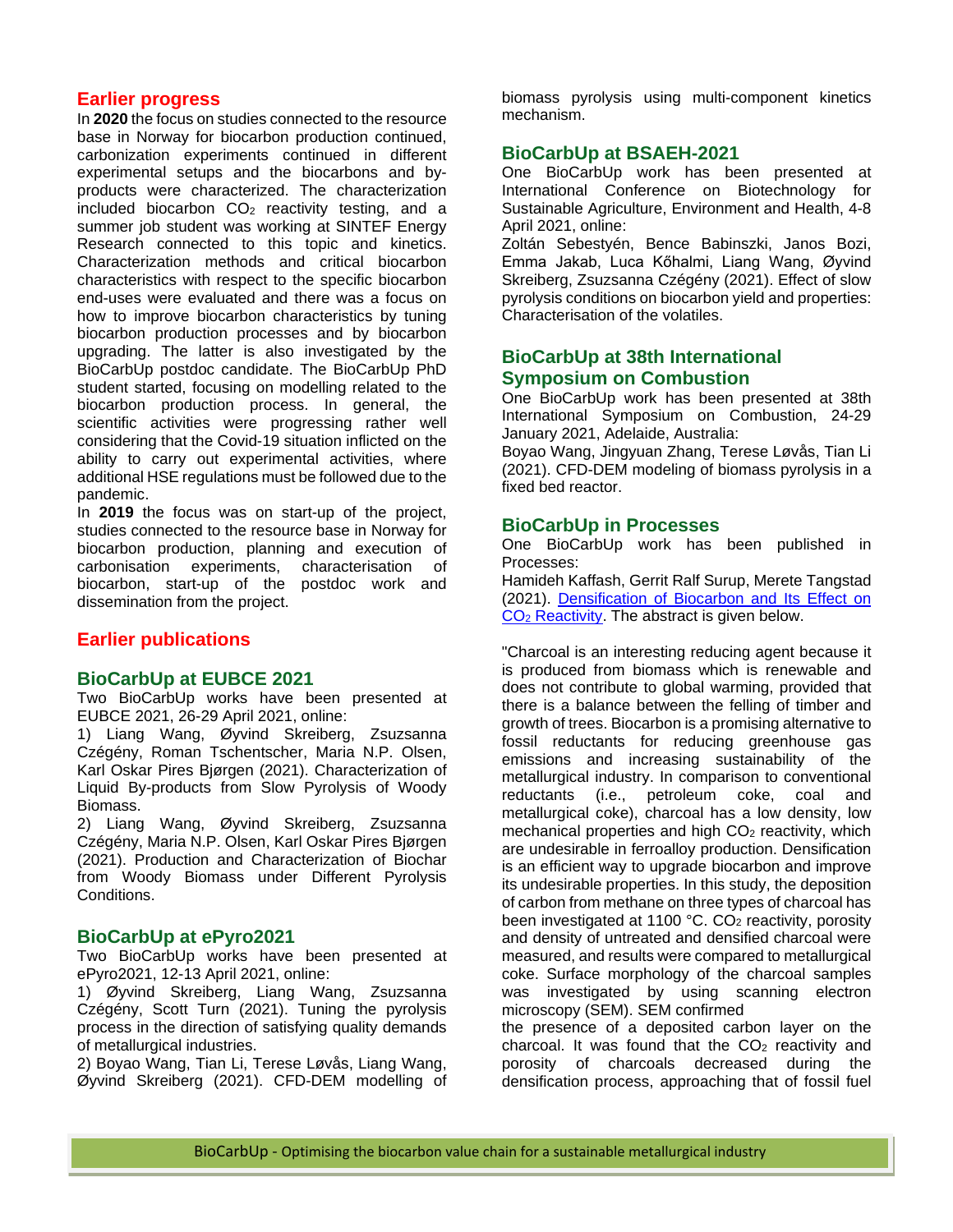reductants. However, the  $CO<sub>2</sub>$  reactivity kept higher than that of metallurgical coke."

### **BioCarbUp in Energy**

One BioCarbUp connected work has been published in Energy:

Lorenzo Riva, Liang Wang, Giulia Ravenni, Pietro Bartocci, Therese Videm Buø, Øyvind Skreiberg, Francesco Fantozzi, Henrik Kofoed Nielsen (2021). [Considerations on factors affecting biocarbon](https://doi.org/10.1016/j.energy.2021.119893)  [densification behavior based on a multiparameter](https://doi.org/10.1016/j.energy.2021.119893)  [model.](https://doi.org/10.1016/j.energy.2021.119893) The abstract is given below.

"The optimization of upscaled biochar pelleting is limited by lack of knowledge regarding the effects of process parameters. A multiparameter model, coupled to a single pellet press unit, was for the first time applied to biochar production to predict the upscaled biochar pelleting process behavior. The model permits to estimate in a time and cost-effective way how the die friction forces, quantified through the

pellet exiting pressure, are affected by the key process parameters. It was observed that to achieve acceptably low exiting pressures (in the order of 100 MPa), it was critical to produce biochar at high temperatures (e.g. 600 °C). Addition of water as a binder is also beneficial, while pelletization temperature does not significantly affect the exiting pressure. Furthermore, when pyrolysis oil was used as a binder, lower exiting pressures were measured. Biochar returned higher exiting pressure values compared with untreated wood, but lower compared with torrefied wood. Moreover, the correlation between density and compressive strength was also examined. It was found that the exiting pressure trend is a good indicator to estimate the mechanical quality of the pellets."

## **BioCarbUp at MIT A+B Applied Energy Symposium**

One BioCarbUp associated work was presented at the [2020 MIT A+B Applied Energy Symposium](https://applied-energy.org/mitab2020/) - econference, 13-14 August:

Pietro Bartocci, Lorenzo Riva, Henrik Kofoed Nielsen, Qing Yang, Haiping Yang, Øyvind Skreiberg, Liang Wang, Giulio Sorbini, Eid Gul, Marco Barbanera, Francesco Fantozzi (2020). [How to produce green](http://www.energy-proceedings.org/wp-content/uploads/2020/11/aeab2020_paper_77.pdf)  [coke?](http://www.energy-proceedings.org/wp-content/uploads/2020/11/aeab2020_paper_77.pdf)

### **BioCarbUp at EUBCE 2020**

One BioCarbUp work was presented at the 28th European Biomass Conference & Exhibition, originally planned for 27-30 April 2020, Marseille, France, but which was changed to an e-conference 6-9 July due to Covid-19:

Liang Wang, Lorenzo Riva, Øyvind Skreiberg, Pietro Bartocci, Henrik Kofoed Nilsen, Francesco Fantozzi (2020). Effect of Pyrolysis Conditions and Use of Condensates as Binder on Densification of Biocarbon.

### **BioCarbUp in Energy & Fuels**

One BioCarbUp work has been published in Energy & Fuels:

Gábor Várhegyi, Liang Wang, Øyvind Skreiberg (2020). [Empirical Kinetic Models for the Combustion](https://dx.doi.org/10.1021/acs.energyfuels.0c03248)  [of Charcoals and Biomasses](https://dx.doi.org/10.1021/acs.energyfuels.0c03248) in the Kinetic Regime. The abstract is given below.

"An empirical kinetic model was proposed in 2019 and tested extensively on biomass pyrolysis (Várhegyi, G., Energy Fuels 2019, 33, 2348−2358). The model was based on an isoconversional kinetic equation. The functions in the kinetic equation were approximated by mathematical formulas with adjustable parameters, and the parameters were determined by the method of least squares. This procedure ensures that the data calculated from the model would be close to the experimental data. In the present work, this way of modeling was adapted for the combustion of charcoals and lignocellulosic biomasses. The performance of the model was tested by the reevaluation of TGA experiments from earlier publications. In total, 18 experiments belonged to a study of charcoals, while 20 experiments were carried out on wheat straw and willow samples. The corresponding temperature programs included linear, modulated, stepwise, and constant reaction rate (CRR) temperature–time functions. The adjustable parameters of the model were determined by the method of least squares by evaluating groups of experiments together. The procedure aimed at finding best-fitting models for the derivative of the measured reacted fraction. The activation energy, E, was regarded as constant for the whole process. The change of the reactivity during the progress of the reaction was described by the rest of the isoconversional kinetic equation. Model variants with different numbers of adjustable parameters resulted in practically identical E values. It was possible to determine common E values for different samples with only a slight worsening of the fit quality. This procedure allowed an easy comparison of the reactivities of the samples as functions of the reacted fraction."

### **BioCarbUp in Energy & Fuels**

One BioCarbUp associated work has been published in Energy & Fuels:

Liang Wang, Lorenzo Riva, Øyvind Skreiberg, Roger Khalil, Pietro Bartocci, Qing Yang, Haiping Yang, Xuebin Wang, Dengyu Chen, Magnus Rudolfsson, Henrik Kofoed Nielsen (2020). [Effect of Torrefaction](https://pubs.acs.org/doi/10.1021/acs.energyfuels.0c02671)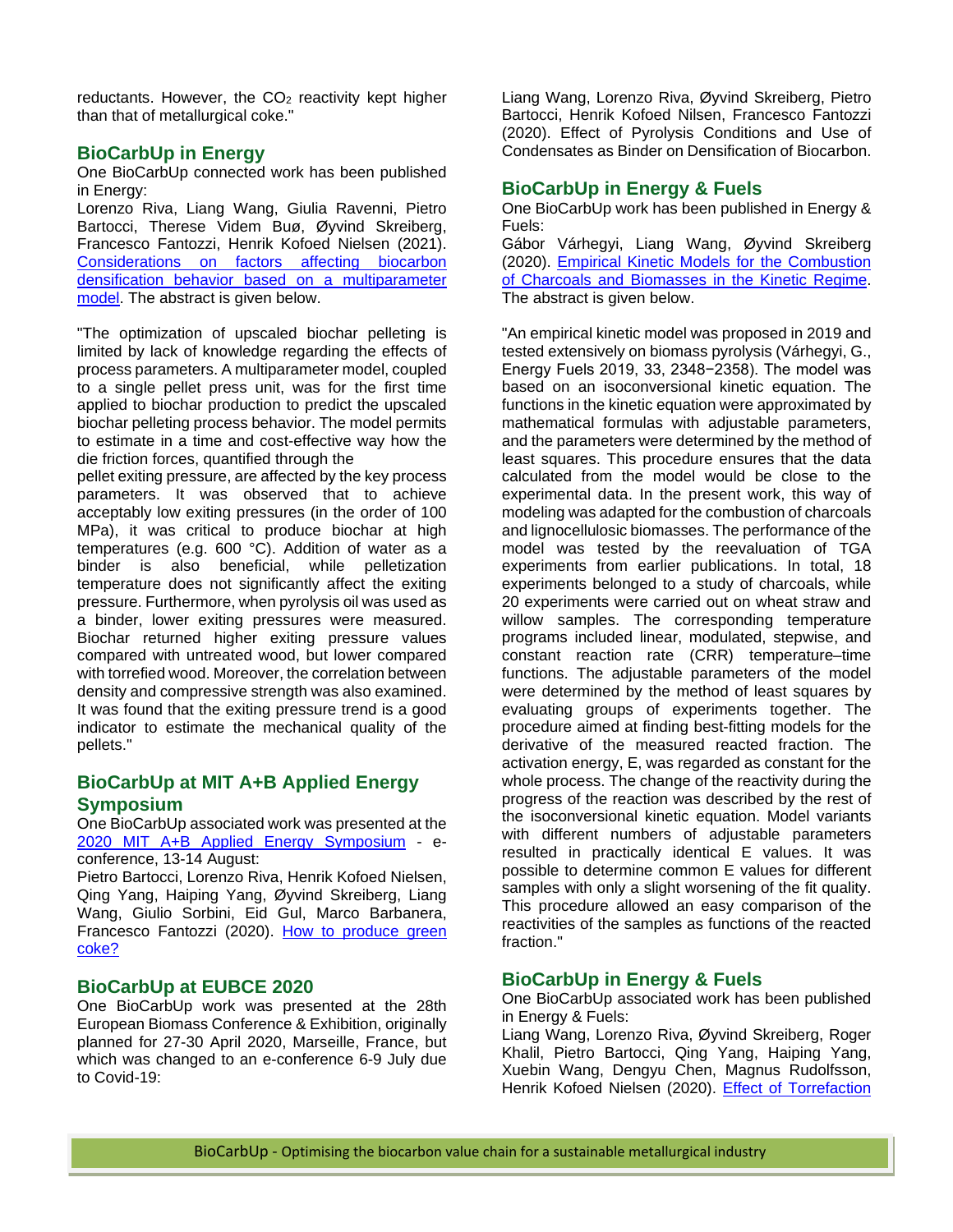#### [on Properties of Pellets Produced from Woody](https://pubs.acs.org/doi/10.1021/acs.energyfuels.0c02671)  [Biomass.](https://pubs.acs.org/doi/10.1021/acs.energyfuels.0c02671) The abstract is given below.

"Torrefaction has been recognized as a promising strategy to improve handling and storage properties of wood-based pellets, thus producing a uniform-quality commodity with high energy density and hydrophobicity. In this work, pellets produced from spruce stem wood, bark, and forest residues were torrefied in a bench-scale tubular reactor at 225 and 275 °C with two residence times (30 and 60 min). The effects of torrefaction on general properties, grindability, mechanical properties, hydrophobicity, and microstructure of the studied pellets were investigated. The increase of torrefaction severity reduced mass yields, but the heating values and the fixed carbon content of the torrefied pellets considerably increased. The grindability of raw pellets was substantially improved after torrefaction treatment. The energy required for grinding torrefied pellets is less than 50% of the energy needed for grinding the untreated pellets. In comparison to untreated pellets, the particles from ground torrefied pellets have clearly smaller sizes in a narrower size range. The increase of torrefaction severity improved hydrophobicity of the pellets, which have high resistance to water uptake and maintain their integrity after immersion testing. Upon torrefaction treatment, the durability and tensile strength of the pellets slightly decreased. Scanning electron microscopy analysis results show that particles from wood pellets torrefied at 275 °C lost their fibrous structure with an evident decrease of length/diameter ratios compared to untreated wood pellets. The particles from ground torrefied pellets are more uniform in terms of shape and size. Torrefaction can considerably improve grindability and uniformity of wood-based pellets and make them more acceptable in pulverized fuel applications."

## **BioCarbUp in Energy & Fuels**

One BioCarbUp associated work has been published in Energy & Fuels:

Aekjuthon Phounglamcheik, Liang Wang, Henrik Romar, Norbert Kienzl, Markus Broström, Kerstin Ramser, Øyvind Skreiberg, Kentaro Umeki (2020). [Effects of Pyrolysis Conditions and Feedstocks on the](https://doi.org/10.1021/acs.energyfuels.0c00592)  [Properties and Gasification Reactivity of Charcoal](https://doi.org/10.1021/acs.energyfuels.0c00592)  [from Woodchips.](https://doi.org/10.1021/acs.energyfuels.0c00592) The abstract is given below.

"Pyrolysis conditions in charcoal production affect yields, properties, and further use of charcoal. Reactivity is a critical property when using charcoal as an alternative to fossil coal and coke, as fuel or reductant, in different industrial processes. This work aimed to obtain a holistic understanding of the effects of pyrolysis conditions on the reactivity of charcoal.

Notably, this study focuses on the complex effects that appear when producing charcoal from large biomass particles in comparison with the literature on pulverized biomass. Charcoals were produced from woodchips under a variety of pyrolysis conditions (heating rate, temperature, reaction gas, type of biomass, and bio-oil embedding). Gasification reactivity of produced charcoal was determined through a thermogravimetric analysis at an isothermal condition of 850  $^{\circ}$ C and 20% of CO<sub>2</sub>. The charcoals were characterized for the elemental composition, specific surface area, pore volume and distribution, Raman spectroscopy, and inductively coupled plasma optical emission spectrometry. The analysis results were used to elucidate the relationship between the pyrolysis conditions and the reactivity. Heating rate and temperature were the most influential pyrolysis parameters affecting charcoal reactivity, followed by reaction gas and bio-oil embedding. The effects of these pyrolysis conditions on charcoal reactivity could primarily be explained by the difference in meso- and macropore volume, and the size and structure order of aromatic clusters. The lower reactivity of slow pyrolysis charcoals also coincided with its lower catalytic inorganic content. The reactivity difference between spruce and birch charcoals appears to be mainly caused by the difference in catalytically active inorganic elements. Contrary to pyrolysis of pulverized biomass, low heating rate produced higher specific surface area compared with high heating rate. Furthermore, the porous structure and the reactivity of charcoal produced from woodchips were influenced when the secondary char formation was promoted, which cannot be observed in pyrolysis of pulverized biomass."

### **BioCarbUp at TMS 2020**

One BioCarbUp associated work was presented at TMS 2020 Annual Meeting & Exhibition, 23-27 February 2020, San Diego, California, USA:

Camilla Sommerseth, Ove Darell, Bjarte Øye, Anne Støre, Stein Rørvik (2020). Charcoal and use of Green Binder for use in Carbon Anodes in the Aluminium Industry.

A corresponding article has been published in Light [Metals 2020, pp. 1338-1347.](https://doi.org/10.1007/978-3-030-36408-3_183) The abstract is given below.

"Carbon anodes for aluminium production are produced from calcined petroleum coke (CPC), recycled anode butts and coal tar pitch (CTP). The CO2 produced during anode consumption contributes to a substantial amount of the  $CO<sub>2</sub>$  footprint of this industrial process. Charcoal from wood has been suggested to partly replace coke in anodes but high porosity, low electrical resistivity and high ash content contributes negatively to final anode properties. In this work, charcoal from Siberian larch and spruce was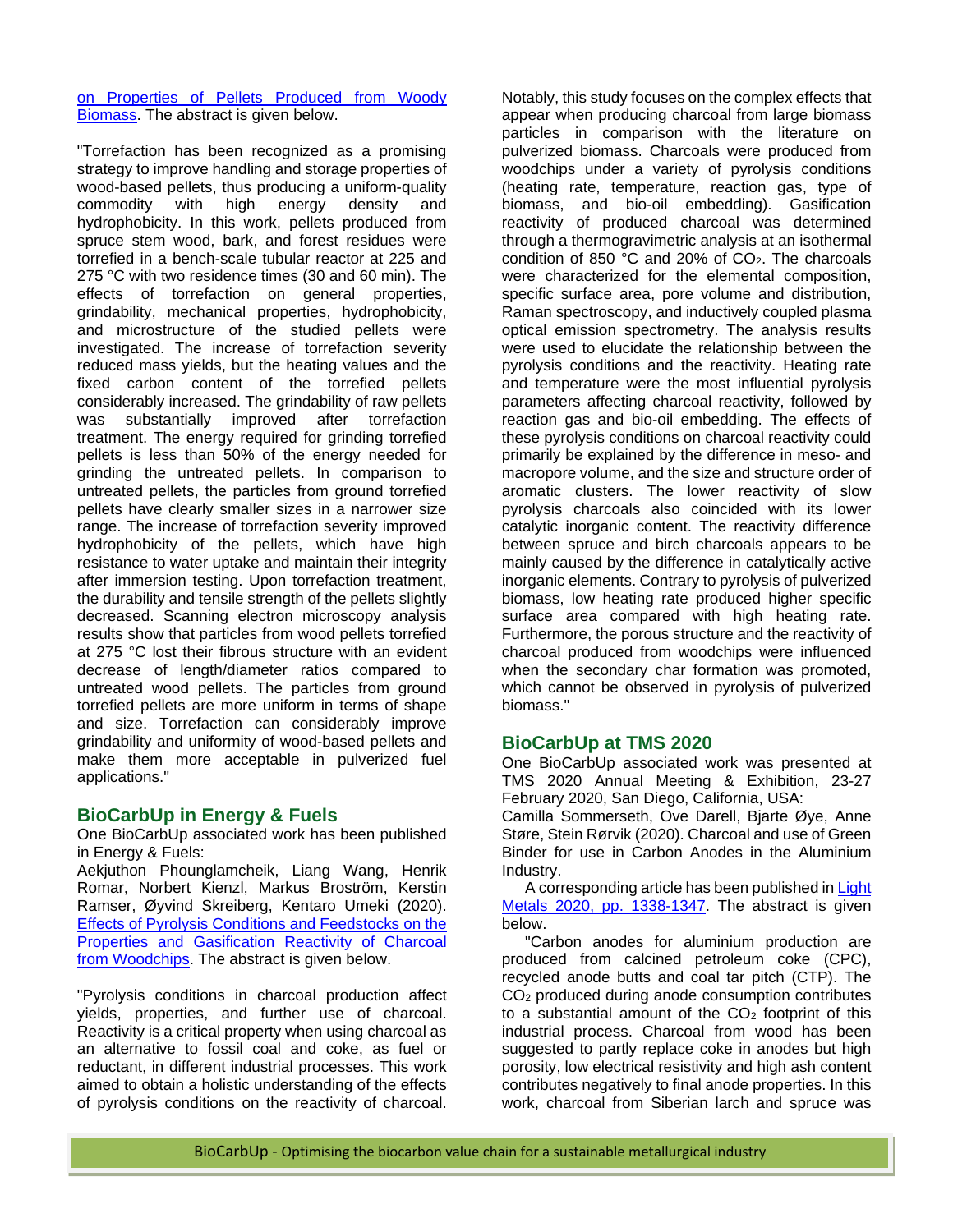produced by heat treatment to 800, 1200 and 1400 ℃ and acid-washed with  $H_2SO_4$ . Acid-washing resulted in reduced metal impurity and the porosity decreased with increasing heat treatment. Pilot anodes were made from CTP, CPC with some additions of spruce and larch charcoal. Another set of pilot anodes were produced using a green binder. Compared to reference anodes, the  $CO<sub>2</sub>$  reactivity of anodes containing larch was less affected compared to anodes containing spruce. The green binder was found to be highly detrimental for the anodes'  $CO<sub>2</sub>$ reactivity properties. Electrochemical consumption increased for anodes containing both green binder, larch and spruce compared to the reference anode."

### **BioCarbUp in Journal of Thermal Analysis and Calorimetry**

One BioCarbUp work has been published in Journal of Thermal Analysis and Calorimetry:

Gábor Várhegyi, Liang Wang, Øyvind Skreiberg (2019). [Non-isothermal kinetics: Best](https://doi.org/10.1007/s10973-019-09162-z) fitting empirical [models instead of model-free methods.](https://doi.org/10.1007/s10973-019-09162-z) The abstract is given below.

"The isoconversional (or model-free) methods cannot provide meaningful kinetic description for most samples in thermal analysis. Nevertheless, they can serve as empirical models. A usable empirical model should describe well the observed data and should be suitable for predictions, too. For this purpose, the functions in the isoconversional kinetic equation were parametrized, and the parameters were determined by the method of least squares. This procedure ensures that the data calculated from the model would be close to the experimental data. The present work supplemented a preceding work of Várhegyi (Energy and Fuels 33:2348–2358, 2019) by further considerations and by various evaluations on the TGA curves of a wood sample. The prediction capabilities of the models were also tested. It was found that an evaluation based on three experiments with constant heating rates could predict well two further experiments with stepwise temperature programs. Furthermore, a modification of the model was proposed and examined. The aim of this modification was to improve the fit quality without increasing the number of parameters in the least-squares procedure."

### **BioCarbUp in Applied Energy**

One BioCarbUp associated work has been published in Applied Energy:

Lorenzo Riva, Henrik Kofoed Nielsen, Øyvind Skreiberg, Liang Wang, Pietro Bartocci, Marco Barbanera, Gianni Bidini, Francesco Fantozzi (2019). [Analysis of optimal temperature, pressure and binder](https://doi.org/10.1016/j.apenergy.2019.113933)  [quantity for the production of biocarbon pellet to be](https://doi.org/10.1016/j.apenergy.2019.113933) 

[used as a substitute for coke.](https://doi.org/10.1016/j.apenergy.2019.113933) The abstract is given below.

"In order to contribute to the decarbonization of the economy, efficient alternatives to coal and coke should be found not only in the power sector but also in the industrial sectors (like steel, silicon and manganese production) in which coal and coke are used as a reductant and for steel production also as a fuel. To this aim many research works have been focused on the development of a coke substitute based on woody biomass and known as "biocarbon". There are still barriers to overcome, among them: the biocarbon low density, poor mechanical strength and high reactivity. In this paper a new biocarbon production methodology is proposed, based on: pyrolysis at 600 °C, densification (using pyrolysis oil as binder), reheating of the obtained pellet. Response<br>surface methodology with a Box-Behnken surface methodology with a Box-Behnken experimental design was utilized to evaluate the effects of the process conditions on the pellet's quality. Responses showed that densification was mainly affected by oil content and pelleting temperature, while pelleting pressure had a minor influence. The pelleting process has been finally optimized using Derringer's desired function methodology. Optimal pelletizing conditions are: temperature equal to 60 °C, pressure equal to 116.7 MPa, oil content concentration of 33.9 wt%. These results are relevant for metal production industries at a global level. The identified optimal parameters of the new biocarbon production process can contribute to replace coke with sustainable fuels and probably reduce great part of the related greenhouse gases emissions."

### **BioCarbUp at JTACC 2019**

One BioCarbUp work was presented at 2nd Journal of Thermal Analysis and Calorimetry Conference (JTACC), 8-21 June 2019, Budapest, Hungary: Gábor Várhegyi, Liang Wang, Øyvind Skreiberg (2019). Non-isothermal kinetics: best fitting empirical models instead of model-free methods.

A [corresponding article](https://doi.org/10.1007/s10973-019-09162-z) has been published in Journal of Thermal Analysis and Calorimetry.

### **BioCarbUp at ISFR 2019**

One BioCarbUp associated work was presented at 10th International Symposium on Feedstock Recycling of Polymeric Materials (ISFR), 26-29 May 2019, Budapest, Hungary:

Bence Babinszki, Viktor Terjék, Luca Kőhalmi, Eszter Barta-Rajnai, Zoltán Sebestyén, Zoltán May, Emma Jakab, Zsuzsanna Czégény (2019). Comparative study of torrefaction oils of rape straw and black locust waste.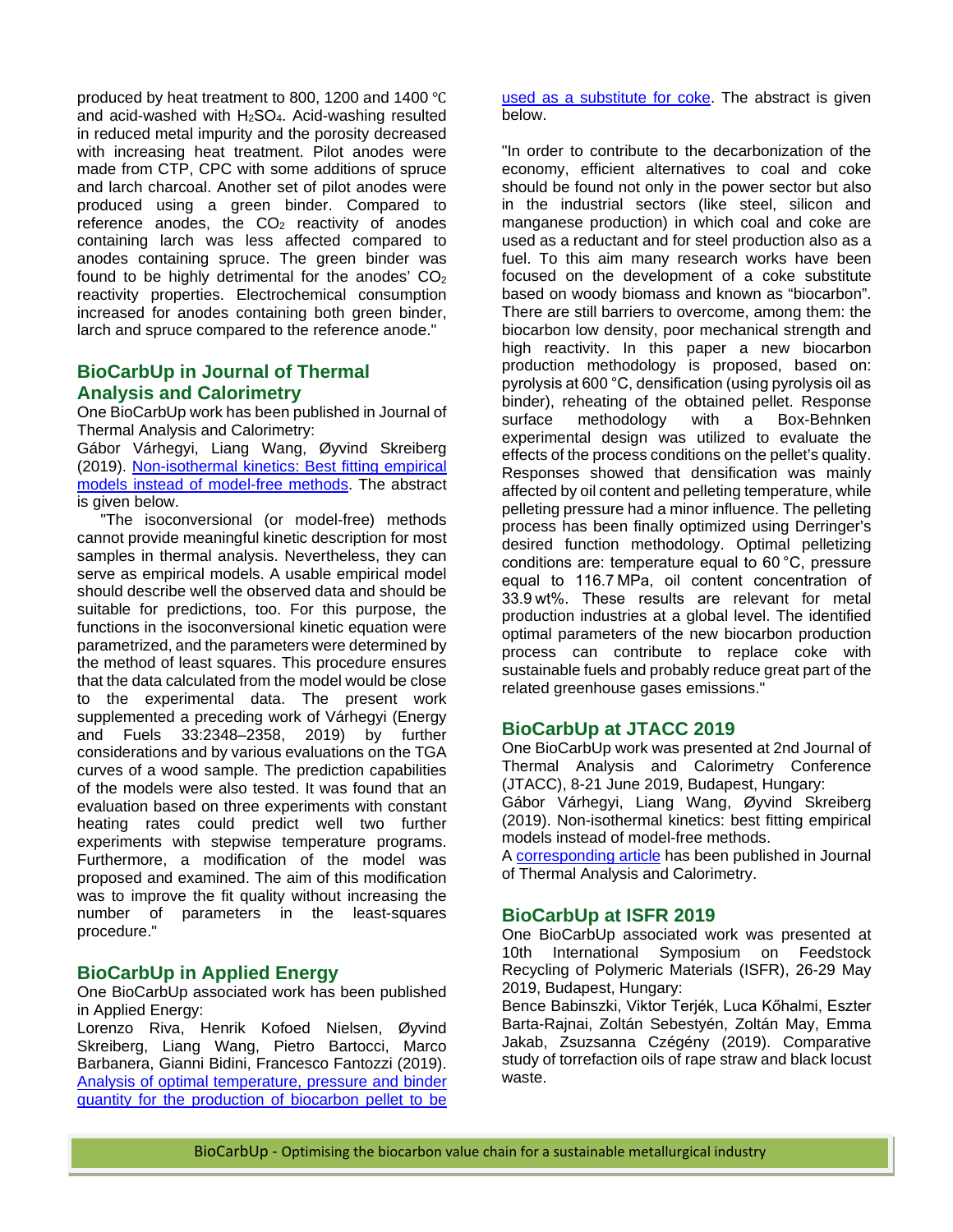### **BioCarbUp in EERA Bioenergy Newsletter**

An article entitled ["Optimising the biocarbon value](http://www.eera-bioenergy.eu/wp-content/uploads/pdf/EERABioenergyNewsletterIssue11.pdf)  [chain for a sustainable metallurgical industry"](http://www.eera-bioenergy.eu/wp-content/uploads/pdf/EERABioenergyNewsletterIssue11.pdf) presented BioCarbUp in an EERA (European Energy Research Alliance) Bioenergy newsletter.

### **Publication list**

Gøril Jahrsengene, Stein Rørvik, Anne Støre, Liang Wang, Øyvind Skreiberg. Bio-Binders and its Carbonization and Interaction with Petroleum Coke during Baking. Accepted for publication in Light Metals 2022: Electrode Technology for Aluminum Production.

Yanqi Xie, Hailong Li, Lena Johansson Westholm, Lara Carvalho, Liang Wang, Eva Thorin, Zhixin Yu, Xinhai Yu, Øyvind Skreiberg. [A critical review on production,](https://doi.org/10.1016/j.jaap.2021.105405)  [modification and utilization of biochar.](https://doi.org/10.1016/j.jaap.2021.105405) Accepted for publication in Journal of Analytical and Applied Pyrolysis.

Robert Johnson, Christian Castillo, Kyle Castillo, Scott Turn, Liang Wang, Øyvind Skreiberg (2021). Constant volume carbonization of biomass: results from an experimental investigation. The International Chemical Congress of Pacific Basin Societies 2021 (Pacifichem), 16-21 December 2021, online.

Aekjuthon Phounglamcheik, Ricardo Vila, Norbert Kienzl, Liang Wang, Ali Hedayati, Markus Broström, Kerstin Ramser, Klas Engvall, Øyvind Skreiberg, Ryan Robinson, Kentaro Umeki (2021). CO<sub>2</sub> gasification reactivity of char [from high-ash biomass.](https://doi.org/10.1021/acsomega.1c05728) ACS Omega 6, 49, 34115-34128.

Hamideh Kaffash, Merete Tangstad (2021). The effect of densification on charcoal properties. The First Symposium on Carbon Ultimate Utilization Technologies for the Global Environment (CUUTE-1), 14-17 December 2021, Nara, Japan & online.

Liang Wang, Lorenzo Riva, Øyvind Skreiberg, Zsuzsanna Czégény, Pietro Bartocci, Henrik Kofoed Nielsen (2021). Study on Densification of Biocarbon for Metal Production Application. International Conference on Applied Energy 2021, 29 Nov - 5 Dec, online. A corresponding article has been accepted for publication in proceedings.

Zsuzsanna Czégény, Bence Babinszki, Zoltán Sebestyén, Emma Jakab, Luca Kőhalmi, Janos Bozi, Liang Wang, Øyvind Skreiberg (2021). Effect of carbonization conditions on the yield and properties of biocarbon and bio-oil products. International Symposium on Feedstock Recycling of Polymeric Materials (e-ISFR), 29-30 November 2021, online.

Gøril Jahrsengene, Stein Rørvik, Anne Støre, Liang Wang, Øyvind Skreiberg (2021). Production of Bio-binders from Pyrolysis Condensates and its Interaction with Calcined Petroleum Coke. ICSOBA 2021, 22-24 November 2021, online. A corresponding article has been published in proceedings.

Øyvind Skreiberg (2021). Biokarbon verdikjeden for metallurgisk industri. Bioenergidagene, 22-23 november 2021, Gardermoen.

Gábor Várhegyi, Liang Wang, Øyvind Skreiberg (2021). [Empirical Kinetic Models for the CO2](http://doi.org/10.1021/acsomega.1c04577) Gasification of Biomass [Chars. Part 1. Gasification of Wood Chars and Forest](http://doi.org/10.1021/acsomega.1c04577)  [Residue Chars](http://doi.org/10.1021/acsomega.1c04577). ACS Omega 6, 27552−27560.

Liang Wang, Øyvind Skreiberg, Zsuzsanna Czégény, Maria N.P. Olsen, Karl Oskar Pires Bjørgen (2021). Production and Characterization of Biochar from Woody Biomass under Different Pyrolysis Conditions. 16th Conference on<br>Sustainable Development of Energy. Water and Sustainable Development of Energy, Environment Systems (SDEWES), 10-15 October 2021, Dubrovnik, Croatia.

Liang Wang, Lorenzo Riva, Pietro Bartocci, Zsuzsanna Czégény, Øyvind Skreiberg, Henrik Kofoed Nielsen (2021). Study on Densification of Biocarbon for Metal Production Application. 16th Conference on Sustainable Development of Energy, Water and Environment Systems (SDEWES), 10- 15 October 2021, Dubrovnik, Croatia.

Aekjuthon Phounglamcheik, Ricardo Vila, Liang Wang, Norbert Kienzl, Markus Broström, Kerstin Ramser, Øyvind Skreiberg, Kentaro Umeki (2021). Effect of pyrolysis conditions and feedstocks on char gasification reactivity. 7th International Symposium on Gasification and its Applications, 27-30 September 2021, online.

Hamideh Kaffash, Merete Tangstad (2021). [The effect of](https://papers.ssrn.com/sol3/papers.cfm?abstract_id=3926700)  [densification on compressive strength of charcoal.](https://papers.ssrn.com/sol3/papers.cfm?abstract_id=3926700) Infacon XVI: International Ferro-Alloys Congress, 27-29 September, Trondheim, Norway. A corresponding article has been published in proceedings.

Bence Babinszki, Zoltán Sebestyén, Emma Jakab, Luca Kőhalmi, Janos Bozi, Gábor Várhegyi, Liang Wang, Øyvind Skreiberg, Zsuzsanna Czégény (2021). Effect of slow [pyrolysis conditions on biocarbon yield and properties:](https://doi.org/10.1016/j.biortech.2021.125567)  [Characterization of the volatiles.](https://doi.org/10.1016/j.biortech.2021.125567) Bioresource Technology 338, 125567.

Liang Wang, Øyvind Skreiberg, Zsuzsanna Czégény, Maria N.P. Olsen, Karl Oskar Pires Bjørgen (2021). Production and Characterization of Biochar from Woody Biomass under Different Pyrolysis Conditions. EUBCE 2021, 26-29 April, online.

Liang Wang, Øyvind Skreiberg, Zsuzsanna Czégény, Roman Tschentscher, Maria N.P. Olsen, Karl Oskar Pires Bjørgen (2021). Characterization of Liquid By-products from Slow Pyrolysis of Woody Biomass. EUBCE 2021, 26-29 April, online.

Øyvind Skreiberg, Liang Wang, Zsuzsanna Czégény, Scott Turn (2021). Tu(r)ning the pyrolysis process in the direction of satisfying quality demands of metallurgical industries. ePyro2021, 12-13 April, online.

Boyao Wang, Tian Li, Terese Løvås, Liang Wang, Øyvind Skreiberg (2021). CFD-DEM modelling of biomass pyrolysis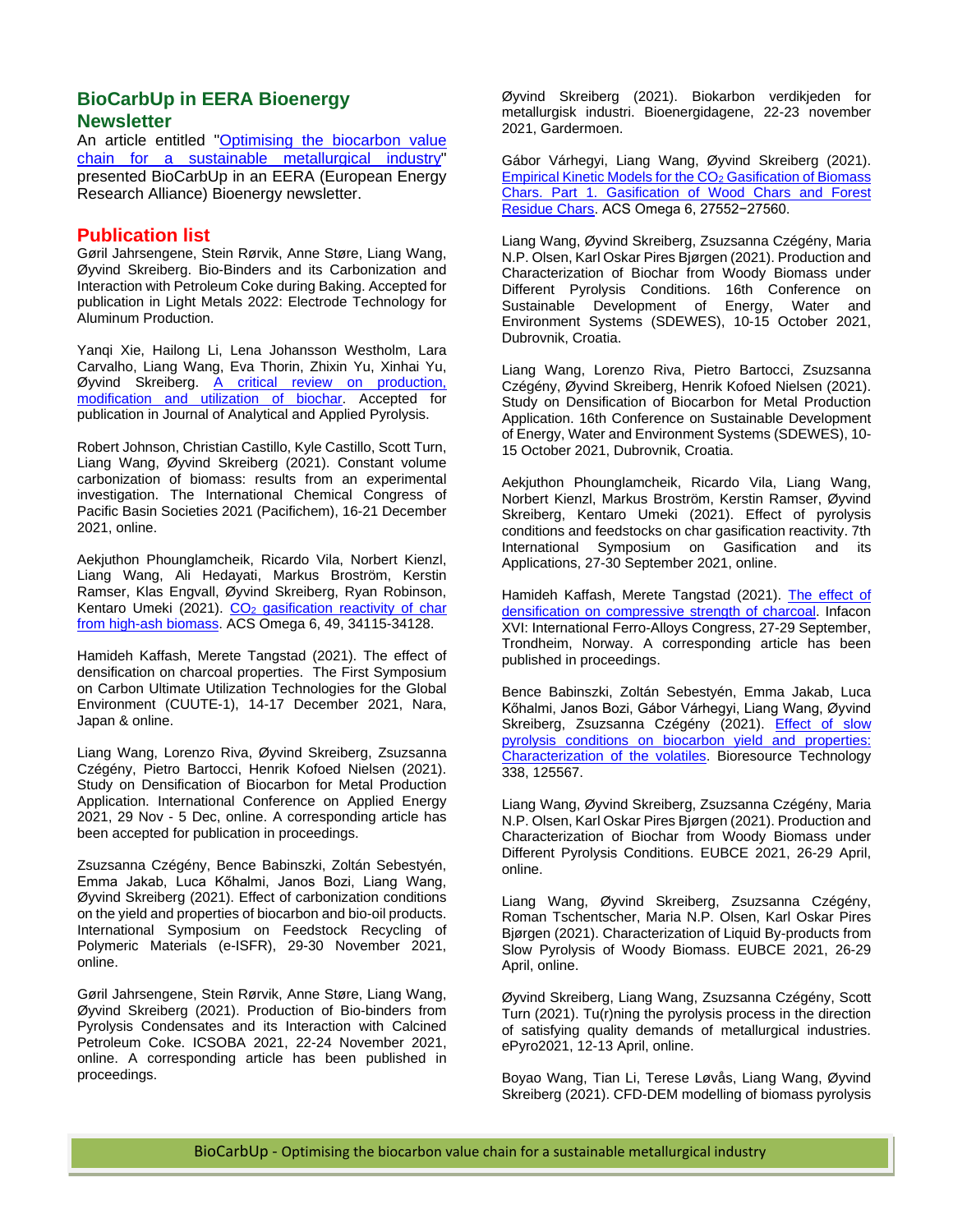using multi-component kinetics mechanism. ePyro2021, 12- 13 April, online.

Zoltán Sebestyén, Bence Babinszki, Janos Bozi, Emma Jakab, Luca Kőhalmi, Liang Wang, Øyvind Skreiberg, Zsuzsanna Czégény (2021). Effect of slow pyrolysis conditions on biocarbon yield and properties: Characterisation of the volatiles. International Conference on Biotechnology for Sustainable Agriculture, Environment and Health, 4-8 April 2021, Jaipur, Rajasthan, India.

Boyao Wang, Jingyuan Zhang, Terese Løvås, Tian Li (2021). CFD-DEM modeling of biomass pyrolysis in a fixed bed reactor. 38th International Symposium on Combustion, 24-29 January 2021, Adelaide, Australia.

Hamideh Kaffash, Gerrit Ralf Surup, Merete Tangstad (2021). [Densification of Biocarbon and Its Effect on CO2](https://doi.org/10.3390/pr9020193) [Reactivity.](https://doi.org/10.3390/pr9020193) Processes 9, 193.

Øyvind Skreiberg (2021). Biokarbon verdikjeden for metallurgisk industri – Forskningsnytt og -behov. Norsk Biokullnettverk Fagseminar om biokarbon i Norsk prosessindustri, 21 januar 2021, Arendal.

Lorenzo Riva, Liang Wang, Giulia Ravenni, Pietro Bartocci, Therese Videm Buø, Øyvind Skreiberg, Francesco Fantozzi, Henrik Kofoed Nielsen (2021). [Considerations on factors](https://doi.org/10.1016/j.energy.2021.119893)  [affecting biocarbon densification behavior based on a](https://doi.org/10.1016/j.energy.2021.119893)  [multiparameter model.](https://doi.org/10.1016/j.energy.2021.119893) Energy 221, 119893.

Hamideh Kaffash, Merete Tangstad (2020). Densification and CO2 reactivity of charcoal. Nasjonal konferanse for materialteknologi, 2-3 December 2020, Trondheim, Norway.

Gábor Várhegyi, Liang Wang, Øyvind Skreiberg (2020). [Empirical Kinetic Models for the Combustion of Charcoals](https://dx.doi.org/10.1021/acs.energyfuels.0c03248)  [and Biomasses in the Kinetic Regime.](https://dx.doi.org/10.1021/acs.energyfuels.0c03248) Energy & Fuels 34(12):16302-16309.

Liang Wang, Lorenzo Riva, Øyvind Skreiberg, Roger Khalil, Pietro Bartocci, Qing Yang, Haiping Yang, Xuebin Wang, Dengyu Chen, Magnus Rudolfsson, Henrik Kofoed Nielsen (2020). [Effect of Torrefaction on Properties of Pellets](https://doi.org/10.1021/acs.energyfuels.0c02671)  [Produced from Woody Biomass.](https://doi.org/10.1021/acs.energyfuels.0c02671) Energy & Fuels 34(12):15343-15354.

Pietro Bartocci, Lorenzo Riva, Henrik Kofoed Nielsen, Qing Yang, Haiping Yang, Øyvind Skreiberg, Liang Wang, Giulio Sorbini, Eid Gul, Marco Barbanera, Francesco Fantozzi (2020)[. How to produce green coke?](http://www.energy-proceedings.org/wp-content/uploads/2020/11/aeab2020_paper_77.pdf) 2020 MIT A+B Applied Energy Symposium - e-conference, 13-14 August.

Liang Wang, Lorenzo Riva, Øyvind Skreiberg, Pietro Bartocci, Henrik Kofoed Nielsen, Francesco Fantozzi (2020). Effect of Pyrolysis Conditions and Use of Condensates as Binder on Densification of Biocarbon. 28th European Biomass Conference & Exhibition - e-conference, 6-9 July.

Aekjuthon Phounglamcheik, Liang Wang, Henrik Romar, Norbert Kienzl, Markus Broström, Kerstin Ramser, Øyvind Skreiberg, Kentaro Umeki (2020). Effects of Pyrolysis [Conditions and Feedstocks on the Properties and](https://doi.org/10.1021/acs.energyfuels.0c00592)  [Gasification Reactivity of Charcoal from Woodchips.](https://doi.org/10.1021/acs.energyfuels.0c00592) Energy & Fuels 34(7):8353-8365.

Camilla Sommerseth, Ove Darell, Bjarte Øye, Anne Støre, Stein Rørvik (2020). [Charcoal and use of Green Binder for](https://doi.org/10.1007/978-3-030-36408-3_183)  [use in Carbon Anodes in the Aluminium Industry.](https://doi.org/10.1007/978-3-030-36408-3_183) Light Metals 2020, The Minerals, Metals & Materials Series, pp. 1338-1347.

Øyvind Skreiberg (2020). Ulike pyrolyseteknologier og teknikker. Norsk Biokullnettverk Fagseminar Metallindustri, 17 januar 2020, Trondheim.

Øyvind Skreiberg (2020). Oppsummering og oversikt over relevant forskning i Norge og Norden. Norsk Biokullnettverk Fagseminar Metallindustri, 17 januar 2020, Trondheim.

Gøril Jahrsengene, Camilla Sommerseth, Ove Darell, Bjarte Øye, Anne Støre, Stein Rørvik (2020). Charcoal and use of Green Binder for use in Carbon Anodes in the Aluminium Industry. TMS 2020 Annual Meeting & Exhibition, 23-27 February 2020, San Diego, California, USA. A corresponding article has been published in proceedings.

Gábor Várhegyi, Liang Wang, Øyvind Skreiberg (2019). [Non-isothermal kinetics: Best fitting empirical models](https://doi.org/10.1007/s10973-019-09162-z)  [instead of model-free methods.](https://doi.org/10.1007/s10973-019-09162-z) Journal of Thermal Analysis<br>and Calorimetry. https://doi.org/10.1007/s10973-019and Calorimetry. https://doi.org/10.1007/s10973-019- 09162-z

Lorenzo Riva, Henrik Kofoed Nielsen, Øyvind Skreiberg, Liang Wang, Pietro Bartocci, Marco Barbanera, Gianni Bidini, Francesco Fantozzi (2019). [Analysis of optimal](https://doi.org/10.1016/j.apenergy.2019.113933)  [temperature, pressure and binder quantity for the production](https://doi.org/10.1016/j.apenergy.2019.113933)  [of biocarbon pellet to be used as a substitute for coke.](https://doi.org/10.1016/j.apenergy.2019.113933)  Applied Energy 256, 113933.

Øyvind Skreiberg (2019). Optimising the biocarbon value chain for sustainable metallurgical industry. Eramet metallurgical meeting, 4 September 2019, Trondheim.

Øyvind Skreiberg (2019). <u>BioCarbUp – Optimalisering av</u> [biokarbon verdikjeden for en bærekraftig metallurgisk](https://blogg.sintef.no/sintefenergy-nb/biocarbup-optimalisering-av-biokarbon-verdikjeden-for-en-baerekraftig-metallurgisk-industri/)  [industri.](https://blogg.sintef.no/sintefenergy-nb/biocarbup-optimalisering-av-biokarbon-verdikjeden-for-en-baerekraftig-metallurgisk-industri/) SINTEF blogg 12 august 2019.

Gábor Várhegyi, Liang Wang, Øyvind Skreiberg (2019). Non-isothermal kinetics: best fitting empirical models instead of model-free methods. 2nd Journal of Thermal Analysis and Calorimetry Conference (JTACC), 18-21 June 2019, Budapest, Hungary.

Øyvind Skreiberg (2019). Karbonisering - av hva, og hvordan? Norsk Biokullnettverk seminar, 17 juni 2019, Oslo.

Øyvind Skreiberg (2019). Optimising the biocarbon value [chain for a sustainable metallurgical industry.](http://www.eera-bioenergy.eu/wp-content/uploads/pdf/EERABioenergyNewsletterIssue11.pdf) EERA Bioenergy News 11, June 2019, pp. 7-8.

Bence Babinszki, Viktor Terjék, Luca Kőhalmi, Eszter Barta-Rajnai, Zoltán Sebestyén, Zoltán May, Emma Jakab, Zsuzsanna Czégény (2019). Comparative study of torrefaction oils of rape straw and black locust waste. 10th International Symposium on Feedstock Recycling of